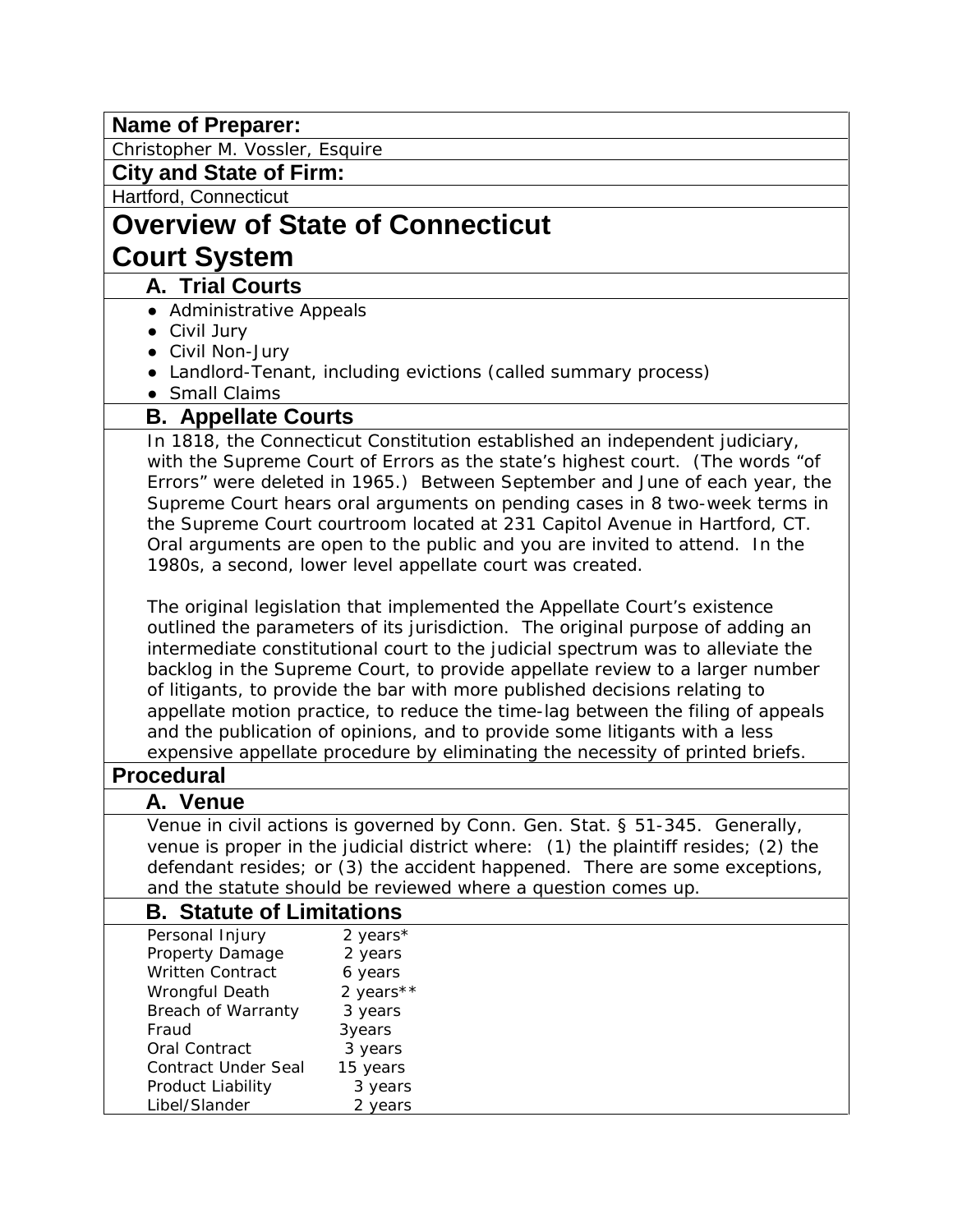| Workers' Compensation | 1 year     |
|-----------------------|------------|
| Asbestos              | 3 years*** |
| Dram Shop Claim       | 1 year     |
| Sexual Molestation    | 30 years   |
| of a minor            |            |

- From date of incident or discovery, but not more than 3 years from date of Accident
- From date of death
- \*\*\* From date of diagnosis. Note: Statute of Repose: Eligible to file asbestos related claim only if your last exposure was not more than 80 years from the date of your claim for personal injuries or 30 years for property damage
- \*\*\*\* From the date the victim turns 18

#### **C. Time for Filing an Answer**

No later than 30 days from the "return date," which is the date by which the Marshal must return the complaint, along with proof of service of process, to the court clerk.

#### **D. Dismissal Re-Filing of Suit**

Connecticut has an "Accidental Failure of Suit" Statute. Section 52-592(a) provides: "If any action, commenced within the time limited by law, has failed one or more times to be tried on its merits ... or if a judgment of nonsuit has been rendered ... the plaintiff ... may commence a new action ... for the same cause at any time within one year after the determination of the original action ..." C.G.S. § 52–72 is a remedial statute that must be liberally construed in favor of those whom the legislature intended to benefit.

Any judgment rendered or decree passed upon a default or nonsuit in the Superior Court may be set aside, within four months following the date on which it was rendered or passed ... upon the complaint or written motion of any party or person prejudiced thereby, showing reasonable cause, or that a good cause of action or defense in whole or in part existed at the time of the rendition of the judgment or the passage of the decree, and that the plaintiff or defendant was prevented by mistake, accident or other reasonable cause from prosecuting the action or making the defense.

A nonsuit is the name of a judgment rendered against a party in a legal proceeding upon his inability to maintain his cause in court, or when he is in default in prosecuting his suit or in complying with orders of the court.... The nonsuit forecloses the plaintiff from further prosecution of the action.

After the commencement of a hearing on an issue of fact in any such action, the plaintiff may withdraw such action, or any other party thereto may withdraw any ... counterclaim filed therein by him, only by leave of court for cause shown."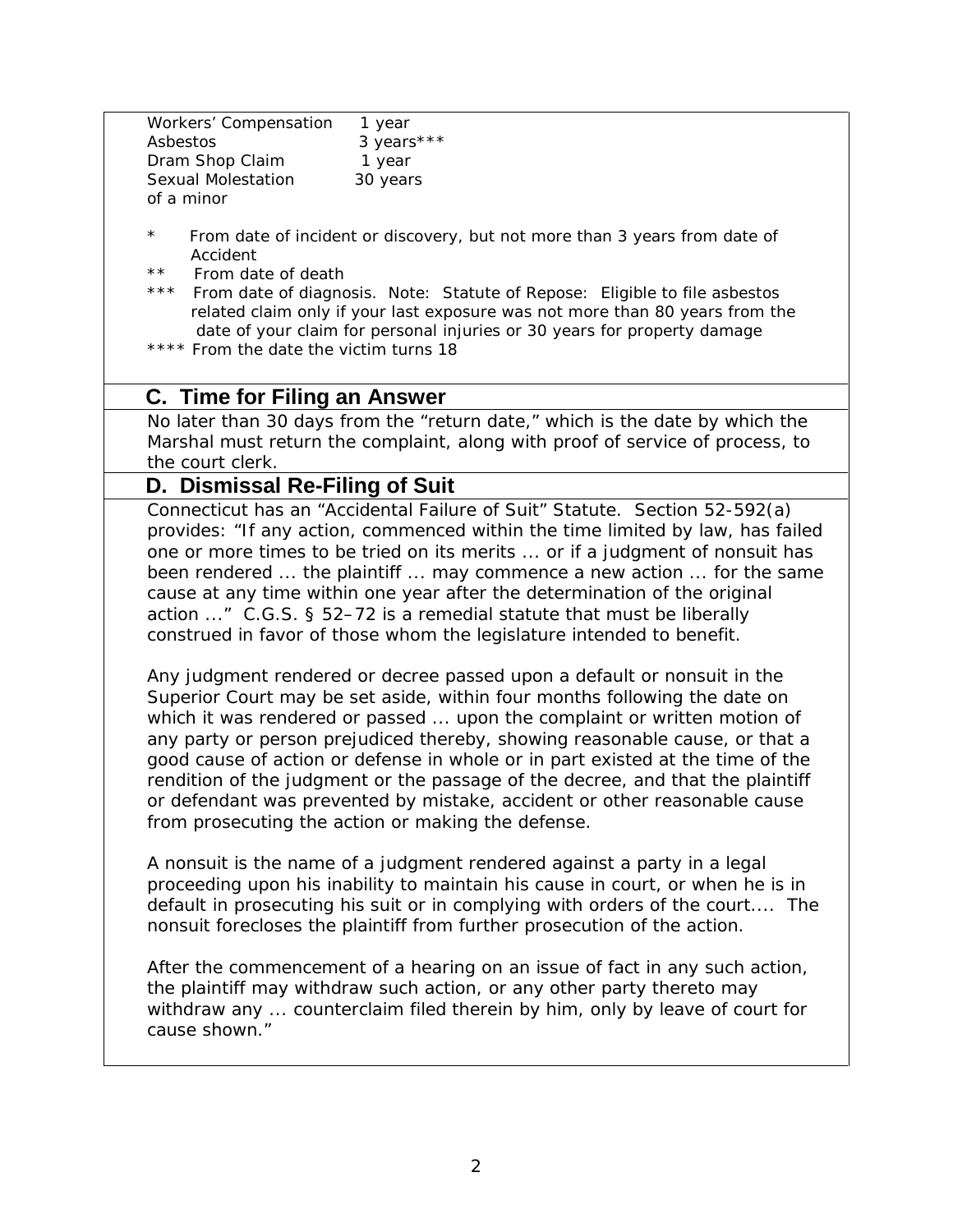| Liability                                                                                                                                                                                                                                                                                                                                                                                                                                                                                                                                                                                                                                                                                                                                                                                                                                                                                                                                                               |  |  |  |
|-------------------------------------------------------------------------------------------------------------------------------------------------------------------------------------------------------------------------------------------------------------------------------------------------------------------------------------------------------------------------------------------------------------------------------------------------------------------------------------------------------------------------------------------------------------------------------------------------------------------------------------------------------------------------------------------------------------------------------------------------------------------------------------------------------------------------------------------------------------------------------------------------------------------------------------------------------------------------|--|--|--|
| A. Negligence                                                                                                                                                                                                                                                                                                                                                                                                                                                                                                                                                                                                                                                                                                                                                                                                                                                                                                                                                           |  |  |  |
| The plaintiff must establish that: $(1)$ the defendant owed a duty; $(2)$ the<br>defendant breached that duty; (3) the defendant's breach caused the<br>plaintiff's injury; and (4) the plaintiff suffered an actual injury. In causes of<br>action based on negligence to recover damages resulting from personal<br>injury, wrongful death or property damage, contributory negligence shall not<br>bar recovery if the plaintiff's negligence is not greater than the combined<br>negligence of all persons against whom recovery is sought, including settled<br>or released persons. Conn. Gen. Stat. § 52-572(h). Connecticut, by way of<br>tort reform, has adopted a modified comparative negligence scheme. If a<br>plaintiff is more than 50% at fault, then he/she cannot recover. If the<br>plaintiff is found to be at fault, but is less than 50% at fault, then the amount<br>of the verdict is reduced in direct proportion to the amount of negligence |  |  |  |
| assigned by the jury to the plaintiff.                                                                                                                                                                                                                                                                                                                                                                                                                                                                                                                                                                                                                                                                                                                                                                                                                                                                                                                                  |  |  |  |
| <b>B. Negligence Defenses</b><br>(1) Lack of Duty; (2) Statute of Limitations; (3) Doctrine of Sudden<br>Emergency; (4) Immunity under a Volunteer Protection Act; (5) Good<br>Samaritan Defense; (6) Comparative responsibility of the plaintiff; and (7) Lack<br>of notice of the Existence of a defect (premises liability cases).                                                                                                                                                                                                                                                                                                                                                                                                                                                                                                                                                                                                                                   |  |  |  |
| C. Gross Negligence, Recklessness, Willful and Wanton Conduct                                                                                                                                                                                                                                                                                                                                                                                                                                                                                                                                                                                                                                                                                                                                                                                                                                                                                                           |  |  |  |
| Connecticut does not recognize a cause of action for gross negligence.<br>Recklessness, willful and wanton misconduct are one and the same. The<br>plaintiff must plead and prove a mindset that is the equivalent to an intent to<br>cause harm. If proven, this can support an award of common law punitive<br>damages (attorney's fees).                                                                                                                                                                                                                                                                                                                                                                                                                                                                                                                                                                                                                             |  |  |  |
| D. Negligent Hiring and Retention                                                                                                                                                                                                                                                                                                                                                                                                                                                                                                                                                                                                                                                                                                                                                                                                                                                                                                                                       |  |  |  |
| A common-law claim in negligent hiring exists in any situation where a third<br>party is injured by an employer's own negligence in failing to select an<br>employee fit or competent to perform the services of employment. In any<br>determination of whether even a special relationship should be held to give rise<br>to a duty to exercise care to avoid harm to a third person, foreseeability plays<br>an important role. Our courts have interpreted this foreseeability requirement<br>as one in which the employer knew or should have known of the employee's<br>propensity to engage in the alleged harmful conduct.                                                                                                                                                                                                                                                                                                                                       |  |  |  |
| There are no cases on point, but that Connecticut law would not allow a tort<br>plaintiff to recover both damages for negligent operation against the company's<br>driver and additional damages against the carrier for negligent hiring because:<br>(1) the plaintiff can only recover for his/her injuries once and a plaintiff's<br>verdict against the employee/driver accomplishes that; and (2) an award for<br>the same injuries against the carrier based upon a negligence claim against<br>that carrier would be a "double recovery." As a practical matter, the carrier<br>would likely also have had a verdict against it on a negligence/agency/vicarious<br>liability theory. Its liability for the negligence of its employee would be no<br>greater than the employee's. Another finding of negligence against the carrier<br>for negligently hiring would result in no additional damages. This argument                                              |  |  |  |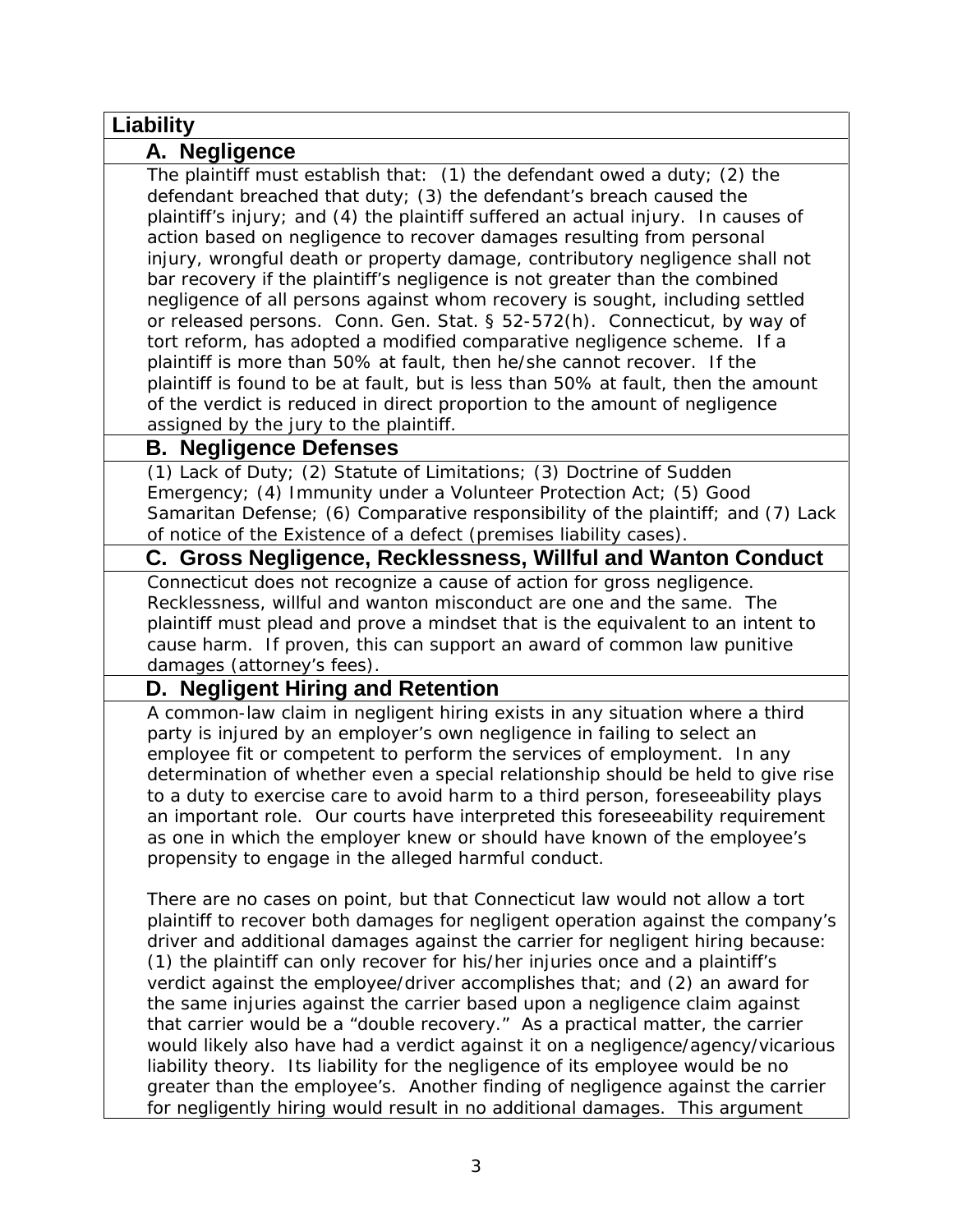could support a pretrial motion to strike the negligent hiring count in the complaint and also support motions in limine seeking to keep out the driver's history.

### **E. Negligent Entrustment**

Connecticut has long recognized the doctrine of negligent entrustment of automobiles. When the evidence proves that the owner of an automobile knows or ought reasonably to know that one to whom he entrusts it is so incompetent to operate it upon the highways that the former ought reasonably to anticipate the likelihood of injury to others by reason of that incompetence, and such incompetence does result in such injury, a basis of recovery by the person injured is established. An automobile, while capable of doing great injury when not properly operated upon the highways, is not an intrinsically dangerous instrumentality ... and liability cannot be imposed upon an owner merely because he entrusts it to another to drive upon the highways. Nevertheless, the owner may be liable for injury resulting from the operation of an automobile he loans to another, when he knows or ought reasonably to know that the one to whom he entrusts it is so incompetent to operate it, by reason of inexperience or other cause, that the owner ought reasonably to anticipate the likelihood that in its operation injury will be done to others.

The elements of a claim for negligent entrustment are well established. The essential elements of the tort of negligent entrustment of an automobile [are] that the entrustor knows or ought reasonably to know that one to whom he entrusts it is so incompetent to operate it upon the highways that the former ought to reasonably anticipate the likelihood of injury to others by reason of that incompetence, and such incompetence does result in injury ... Liability cannot be imposed on a defendant under a theory of negligent entrustment simply because the defendant permitted another person to operate the motor vehicle ... Liability can only be imposed if (1) there is actual or constructive knowledge that the person to whom the automobile is loaned is incompetent to operate the motor vehicle; and (2) the injury resulted from that incompetence.

When the evidence proves that the owner of an automobile knows or ought reasonably to know that one to whom he entrusts it is so incompetent to operate it upon the highways that the former ought reasonably to anticipate the likelihood of injury to others by reason of that incompetence, and such incompetence does result in such injury, a basis of recovery by the person injured is established. That recovery rests primarily upon the negligence of the owner in entrusting the automobile to the incompetent driver.

Several Superior Court decisions have described the elements of the tort of negligent entrustment as follows: The essential elements of the tort of negligent entrustment of an automobile [are] that the entrustor knows or ought reasonably to know that one to whom he entrusts it is so incompetent to operate it upon the highways that the former ought to reasonably anticipate the likelihood of injury to others by reason of that incompetence,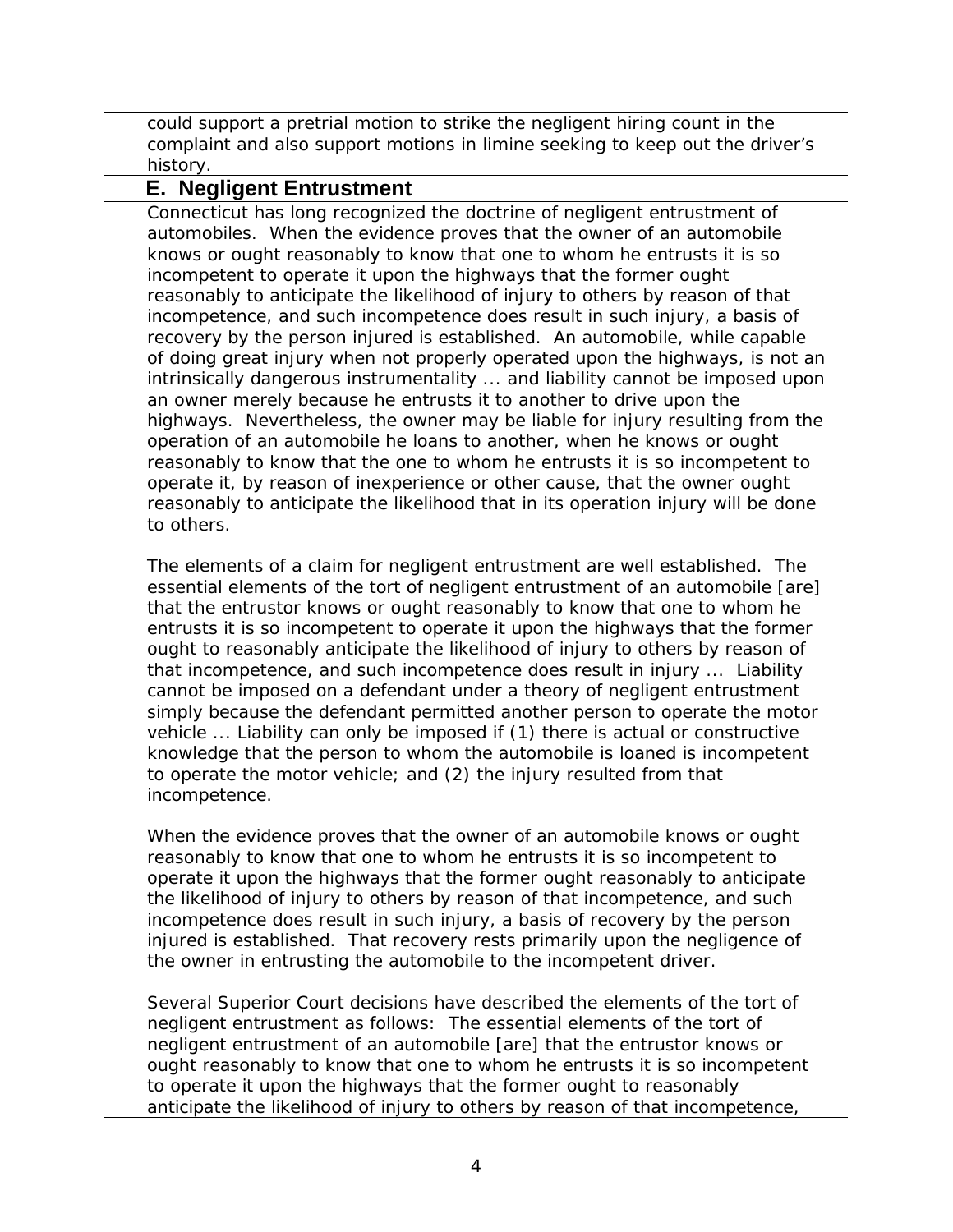and such incompetence does result in injury ... Liability cannot be imposed on a defendant under a theory of negligent entrustment simply because the defendant permitted another person to operate the motor vehicle ... Liability can only be imposed if (1) there is actual or constructive knowledge that the person to whom the automobile is loaned is incompetent to operate the motor vehicle; and (2) the injury results from that incompetence.

### **F. Dram Shop**

#### Notice

The statute requires that notice be given within 120 days of the accident and, in the case of death, within 180 days.

Conn. Gen. Stat. § 30-102 provides, in relevant part: "If any person, by such person or such person's agent, sells any alcoholic liquor to an intoxicated person, and such purchaser, in consequence of such intoxication, thereafter injures the person or property of another, such seller shall pay just damages to the person injured. . ."

#### Damages Limitation

Damages are capped at \$250,000 per person and per occurrence, unless the plaintiff can prove recklessness.

#### Interpretation

The act covers all sales of liquor that result in an intoxicated person causing injury, irrespective of the bar owner's knowledge or state of mind. The act thereby provides an action in strict liability, both without the burden of proving the element of scienter essential to a negligence action and without the benefit of the broader scope of recovery permitted under such an action.

The underlying premise of the act is that it is in the public interest to compensate citizens of this state for injuries received when a vendor sells alcohol to an intoxicated person who in turn brings about injuries as a result of such intoxication. The plaintiff has the burden of proving that the patron was visibly or perceivably intoxicated when he/she was served.

A plaintiff seeking to prevail under the dram shop statute must establish that there was: (1) a sale of intoxicating liquor; (2) to an intoxicated person; (3) who, in consequence of such intoxication, causes injury to the person or property of another.

An intoxicated adult patron cannot sue for his own injuries under the Dram Shop Act. If the sale is to a minor, then the statutory cap does not apply and the intoxicated minor can sue for his/her injuries.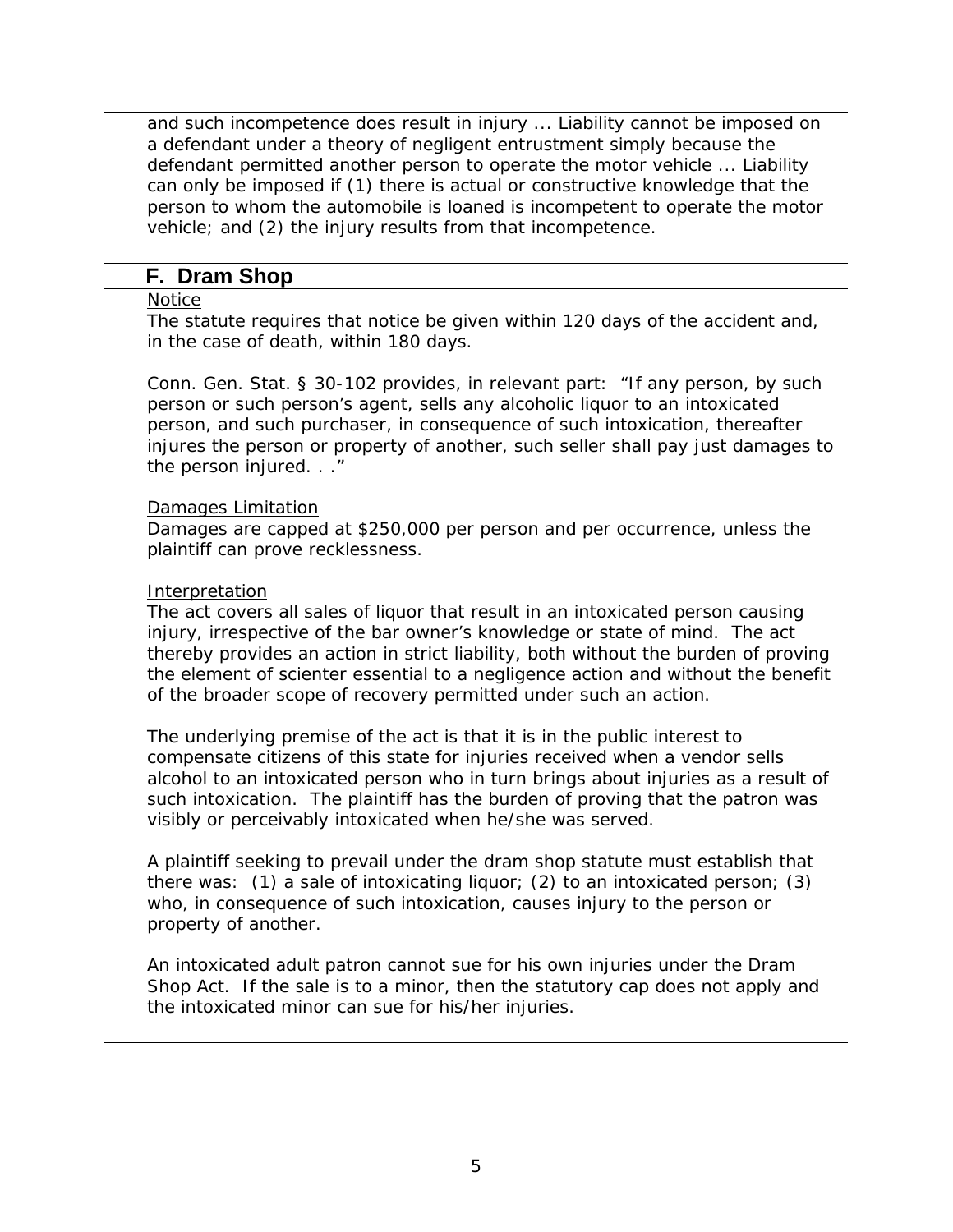### **G. Joint and Several Liability**

The Connecticut Legislature abolished the common law doctrine of joint and several liability in negligence cases. The doctrine still exists among defendant in product liability cases in Connecticut.

### **H. Wrongful Death and/or Survival Actions**

The wrongful death statute, General Statutes § 52-555, is the sole basis upon which an action that includes as an element of damages a person's death or its consequences can be brought. This rule, however, does not bar the plaintiff from advancing alternative theories of recovery, or causes of action, pursuant to the wrongful death statute.

That the wrongful death statute prevents a decedent's spouse from joining a claim of postmortem.

Where damages for death itself are claimed in action based on wrongful death statute, recovery of any antemortem damages flowing from same tort must be had, if at all, in one and same action.

Under the wrongful death statute, damages are allowed as compensation for destruction of decedent's capacity to carry on life's activities, including his capacity to earn money, as he would have if he had not been killed, and although destruction of earning capacity may well be the principal element of recovery resulting from the death, some damages are recoverable for death itself, even though instantaneous, without regard to earnings or earning capacity.

Although suit for damages for wrongful death must be brought by the executor or administrator and any recovery passes into decedent's estate for distribution, such damages are assessed on basis of loss to the decedent had he lived, and, except in that sense, not on basis of loss to his estate and in many respects, such damages are assessed in same way as in nonfatal case involving total and permanent destruction of capacity to carry on life's.

### **I. Vicarious Liability**

C.G.S. Section 52–183 provides that, in any action for damages brought against the nonoperator owner of a motor vehicle "for the negligent or reckless operation of [that] motor vehicle," the operator of the motor vehicle "shall be presumed to be the agent and servant of the owner of the motor vehicle and operating it in the course of his employment. Section 52–183 further provides that the defendant, that is, the owner of the vehicle, bears "the burden of rebutting the presumption. The statute expressly places upon the defendant the burden of introducing evidence to rebut the presumption created by the statute. Moreover, that presumption is not ousted simply by the introduction of any evidence to the contrary.

General Statutes § 52–182 provides as follows: "Proof that the operator of a motor vehicle ... was the husband, wife, father, mother, son, or daughter of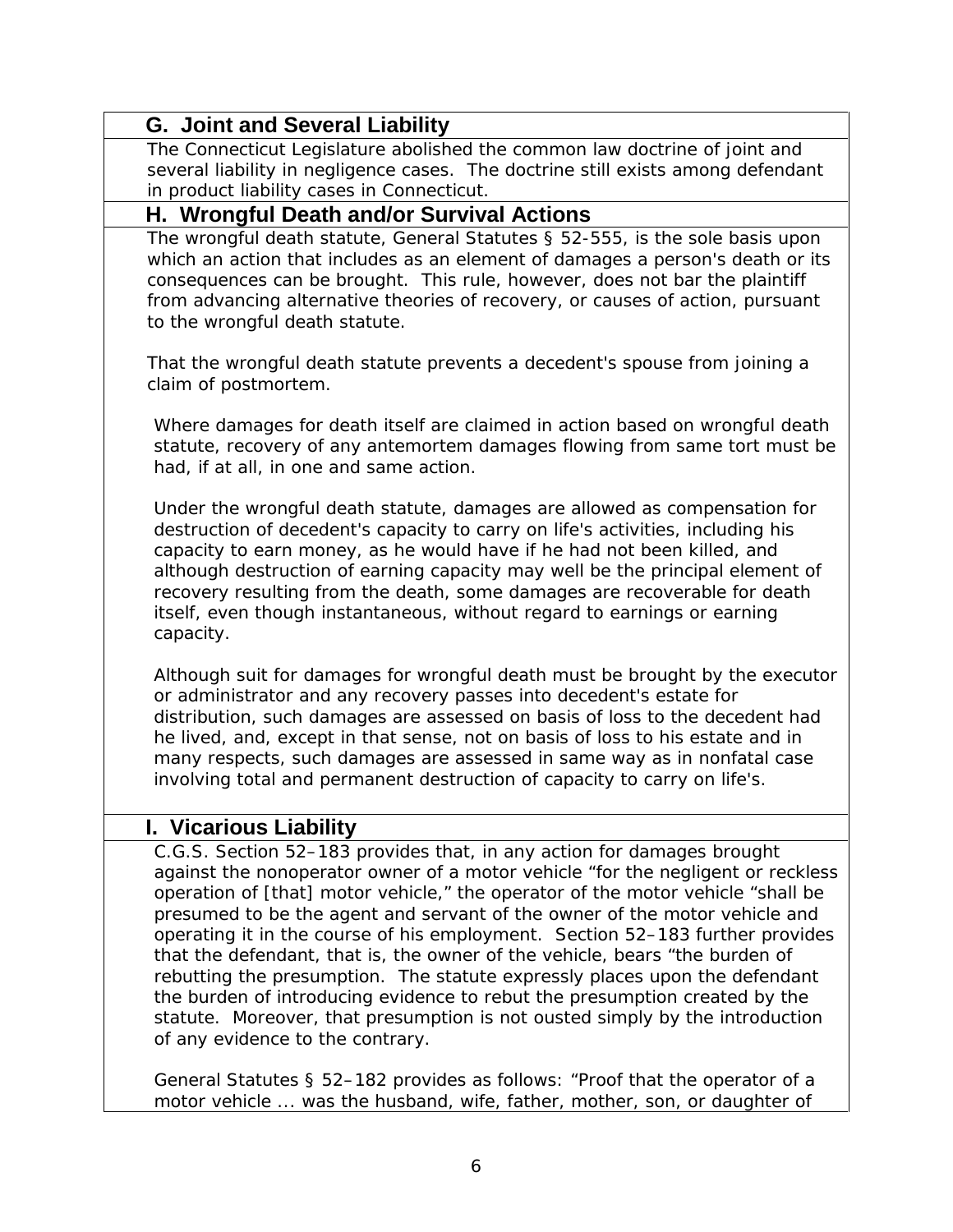the owner shall raise a presumption that such motor vehicle ... was being operated as a family car ... within the scope of a general authority from the owner, and shall impose upon the defendant the burden of rebutting such presumption." The statute goes further than merely establishing a presumption "in that it expressly places upon the defendant the burden of introducing evidence to rebut the presumption created by the statute. Moreover, the presumption is not ousted simply by the introduction of any evidence to the contrary. Indeed, ... [t]he presumption ceases to be operative [only] when the trier finds proven facts which fairly put in issue the question ... if no evidence relevant to the issue is produced, or, if the countervailing evidence is produced but the trier does not believe it, the presumption applies and the plaintiff is entitled to have the issue found in his favor." Thus, not only must there be evidence which rebuts the presumption, but such evidence must be credited by the trier of fact.

An essential factor in an agency relationship is the right of the principal to direct and control the performance of the work by the agent.

49 U.S.C. § 30106 (the "Graves Amendment") bars vicarious liability of an owner engaged in the trade or business of renting or leasing motor vehicles in the absence of negligence or criminal wrongdoing. The Graves Amendment conflicts with and by its terms preempts state laws which impose vicarious liability on owners of leased or rented motor vehicles for damages as is the case with General Statutes § 14-154a.

### **J. Exclusivity of Workers' Compensation**

Under Connecticut law, workers' compensation is an employee's exclusive remedy against his employer for injuries which arise out of an in-the-course-of employment. Conn. Gen. Stat. § 31-284. The Connecticut Supreme Court has recognized an exception to the exclusive remedy rule in cases in which an employer intentionally injures an employee. Another statutory exception is that a worker can sue a co-worker for injuries sustained in the negligent operation of a motor vehicle.

#### **Damages**

### **A. Statutory Caps on Damages**

None.

### **B. Compensatory Damages for Bodily Injury**

Compensatory damages for bodily injury include both economic and noneconomic damages. Economic damages usually include past and future: (1) medical expenses; (2) out-of-pocket expenses for services; and (3) earnings losses. Non-economic damages include: (1) pain and suffering; (2) permanent injuries; (3) loss of life's enjoyment; and (4) loss of consortium.

Litigants have a constitutional right to have factual issues determined by the jury. This right embraces the determination of damages when there is room for a reasonable difference of opinions among fair minded people as to the amount to be awarded. The amount of a damage award is a matter peculiarly within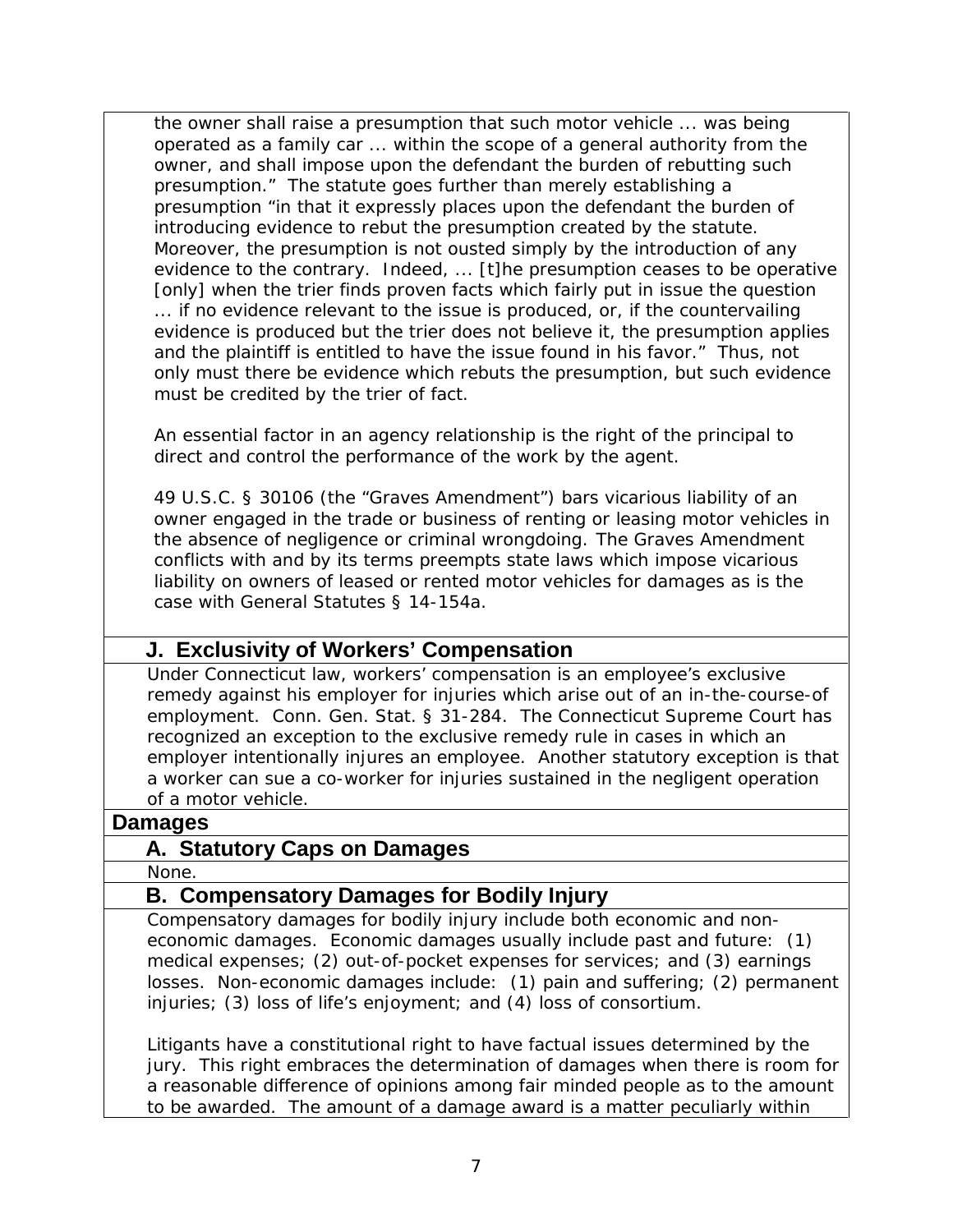the providence of the trier of fact in this case, the jury and should not be tampered with by the court unless the verdict so shocks the sense of justice as to compel the conclusion that the jury were influenced by partiality, mistake or corruption.

Proper compensation for non-economic damages cannot be computed by a mathematical formula and there is no precise rule for the assessment of damages.

An award of compensatory damages for pain and suffering is peculiarly within the province of the trier, and will be sustained, even though generous, if it does not shock the sense of justice. The test is whether the amount of damages awarded falls within the necessarily uncertain limits of fair and just damages.

### **C. Collateral Source**

In personal injury or wrongful death actions, the plaintiff's award of economic damages (usually medical bills and lost wages) is reduced by the amount of collateral source payments made to or on behalf of the plaintiff. The amount of the reduction is offset by the amount paid by or on behalf of the claimant to secure collateral source benefits (usually insurance premiums). Conn. Gen. Stat. § 52-225a. Collateral source benefits include amounts paid pursuant to health insurance, automobile insurance medical benefits coverage, disability insurance and the like but do not include settlement payments. Conn. Gen. Stat. § 52-225b. The Connecticut Supreme Court has concluded that social security disability benefits are not a collateral source as that term is defined in §52-225b.

Sources of payments that are not treated by the courts as collateral sources under § 52-225:

Social Security Benefits ERISA payments Workers' Compensation Benefits Wage Continuation plans Example of Collateral Source Hearing: See Memorandum of decision in *Crawford v. Lugo*, 2007 WL 2390384 (Conn. Super.)

### **D. Pre-Judgment/Post-Judgment Interest**

Section 37-3a. Rate recoverable as damages. Rate on debt arising out of hospital services. Statute providing for prejudgment interest as damages for detention of money after it becomes payable provides a substantive right that applies only to certain claims; it does not allow prejudgment interest on claims that are not yet payable, such as awards for punitive damages, or on claims that do not involve wrongful detention of money, such as personal injury claims, but applies only to claims involving wrongful detention of money after it becomes due and payable. Award of post judgment interest under this statute is discretionary, not mandatory.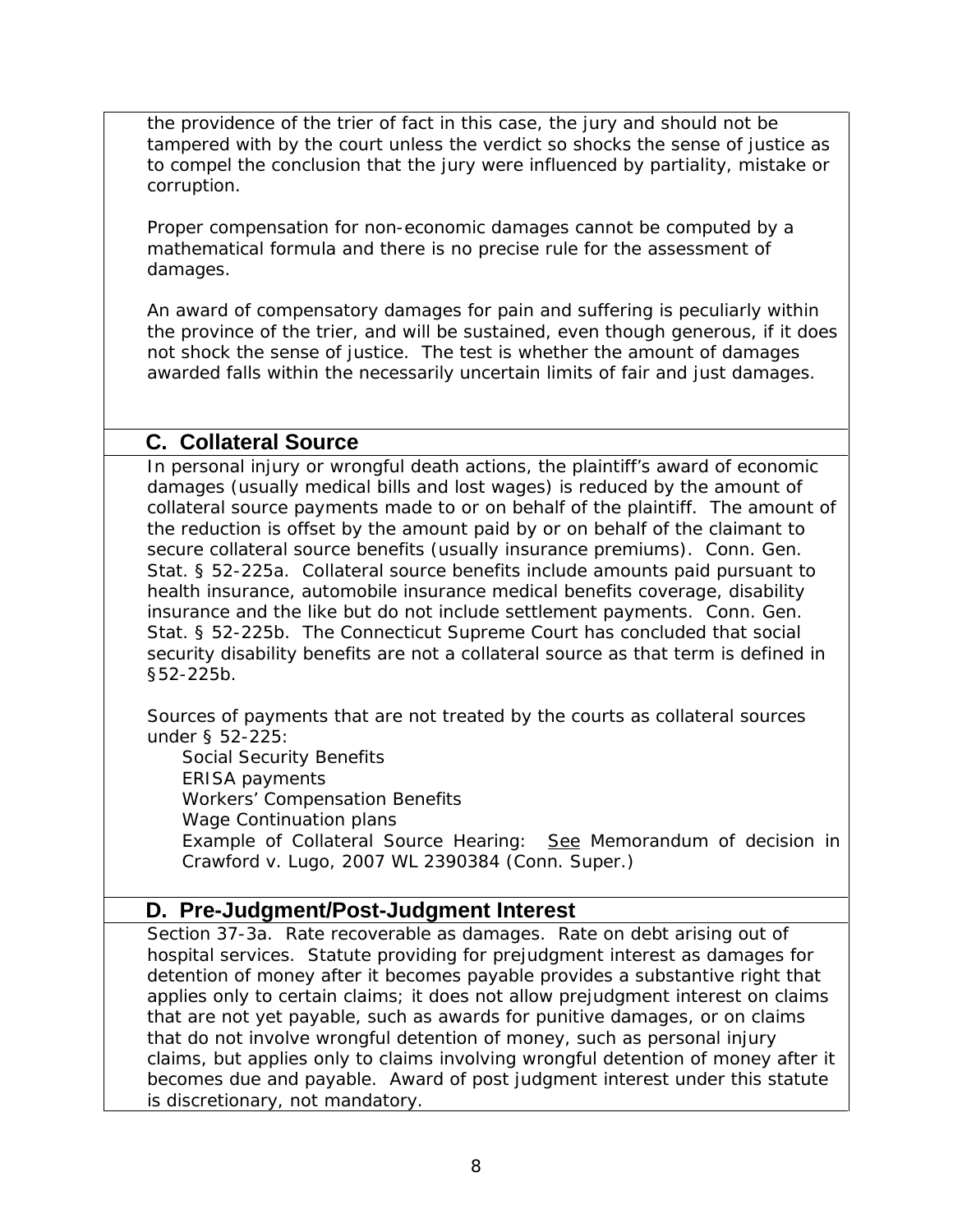#### Offer of Compromise

General Statutes § 52–192a provides in relevant part: "(a) After commencement of any civil action based upon contract or seeking the recovery of money damages, whether or not other relief is sought, the plaintiff may, not earlier than one hundred eighty days after service of process is made upon the defendant in such action but not later than thirty days before trial, file with the clerk of the court a written offer of compromise signed by the plaintiff or the plaintiff's attorney, directed to the defendant or the defendant's attorney, offering to settle the claim underlying the action for a sum certain .... (c) After trial the court shall examine the record to determine whether the plaintiff made an offer of compromise which the defendant failed to accept. If the court ascertains from the record that the plaintiff has recovered an amount equal to or greater than the sum certain specified in the plaintiff's offer of compromise, the court shall add to the amount so recovered eight per cent annual interest on said amount.... The interest shall be computed from the date the complaint in the civil action ... was filed with the court...."

..."[I]nterest [under § [52–192a\] is to be awarded by the trial court when a](https://a.next.westlaw.com/Document/I66b85d21ca9211e191598982704508d1/View/FullText.html?navigationPath=Search%2Fv3%2Fsearch%2Fresults%2Fnavigation%2Fi0ad7051f0000013e0f4d773be793fb3b%3FNav%3DCASE%26fragmentIdentifier%3DI66b85d21ca9211e191598982704508d1%26startIndex%3D1%26contextData%3D%2528sc.Search%2529%26transitionType%3DSearchItem&listSource=Search&listPageSource=d10f74b3bd5c93a46b30b6738bcce1bf&list=ALL&rank=2&grading=na&sessionScopeId=8b393dfc86a8f9db40769e274ba9b523&originationContext=Search%20Result&transitionType=SearchItem&contextData=%28sc.Search%29&isSnapSnippetLink=true#co_snip_53338)  valid offer [of \[compromise\] is filed by the plaintiff, the offer](https://a.next.westlaw.com/Document/I66b85d21ca9211e191598982704508d1/View/FullText.html?navigationPath=Search%2Fv3%2Fsearch%2Fresults%2Fnavigation%2Fi0ad7051f0000013e0f4d773be793fb3b%3FNav%3DCASE%26fragmentIdentifier%3DI66b85d21ca9211e191598982704508d1%26startIndex%3D1%26contextData%3D%2528sc.Search%2529%26transitionType%3DSearchItem&listSource=Search&listPageSource=d10f74b3bd5c93a46b30b6738bcce1bf&list=ALL&rank=2&grading=na&sessionScopeId=8b393dfc86a8f9db40769e274ba9b523&originationContext=Search%20Result&transitionType=SearchItem&contextData=%28sc.Search%29&isSnapSnippetLink=true#co_snip_53338) is rejected by the [defendant, and the plaintiff ultimately recovers an amount greater than the](https://a.next.westlaw.com/Document/I66b85d21ca9211e191598982704508d1/View/FullText.html?navigationPath=Search%2Fv3%2Fsearch%2Fresults%2Fnavigation%2Fi0ad7051f0000013e0f4d773be793fb3b%3FNav%3DCASE%26fragmentIdentifier%3DI66b85d21ca9211e191598982704508d1%26startIndex%3D1%26contextData%3D%2528sc.Search%2529%26transitionType%3DSearchItem&listSource=Search&listPageSource=d10f74b3bd5c93a46b30b6738bcce1bf&list=ALL&rank=2&grading=na&sessionScopeId=8b393dfc86a8f9db40769e274ba9b523&originationContext=Search%20Result&transitionType=SearchItem&contextData=%28sc.Search%29&isSnapSnippetLink=true#co_snip_53338)  offer [of \[compromise\] after trial](https://a.next.westlaw.com/Document/I66b85d21ca9211e191598982704508d1/View/FullText.html?navigationPath=Search%2Fv3%2Fsearch%2Fresults%2Fnavigation%2Fi0ad7051f0000013e0f4d773be793fb3b%3FNav%3DCASE%26fragmentIdentifier%3DI66b85d21ca9211e191598982704508d1%26startIndex%3D1%26contextData%3D%2528sc.Search%2529%26transitionType%3DSearchItem&listSource=Search&listPageSource=d10f74b3bd5c93a46b30b6738bcce1bf&list=ALL&rank=2&grading=na&sessionScopeId=8b393dfc86a8f9db40769e274ba9b523&originationContext=Search%20Result&transitionType=SearchItem&contextData=%28sc.Search%29&isSnapSnippetLink=true#co_snip_53338)....

### **E. Damages for Emotional Distress**

Under Connecticut law, a cause of action for emotional distress can fall into two categories: intentional or negligent infliction of emotional distress. To succeed on a claim for intentional infliction of emotional distress ("IIED") in Connecticut, a plaintiff must prove "(1) that the actor intended to inflict emotional distress or that he knew or should have known that emotional distress was the likely result of his conduct; (2) that the conduct was extreme and outrageous; (3) that the defendant's conduct was the cause of the plaintiff's distress; and (4) that the emotional distress sustained by the plaintiff was severe."

To successfully prove a claim for negligent infliction of emotional distress ("NIED"), a plaintiff must prove "(1) that defendant's conduct created an unreasonable risk of causing the plaintiff emotional distress; (2) that plaintiff's distress was foreseeable; (3) that her emotional distress was severe enough that it might result in illness or bodily harm; and (4) that defendant's conduct was the cause of the plaintiff's distress.

A bystander may recover damages for emotional distress under the rule of reasonable foreseeability if the bystander satisfies the following conditions: (1) he or she is closely related to the injury victim, such as the parent or the sibling of the victim; (2) the emotional injury of the bystander is caused by the contemporaneous sensory perception of the event or conduct that causes the injury, or by arriving on the scene soon thereafter and before substantial change has occurred in the victim's condition or location; (3) the injury of the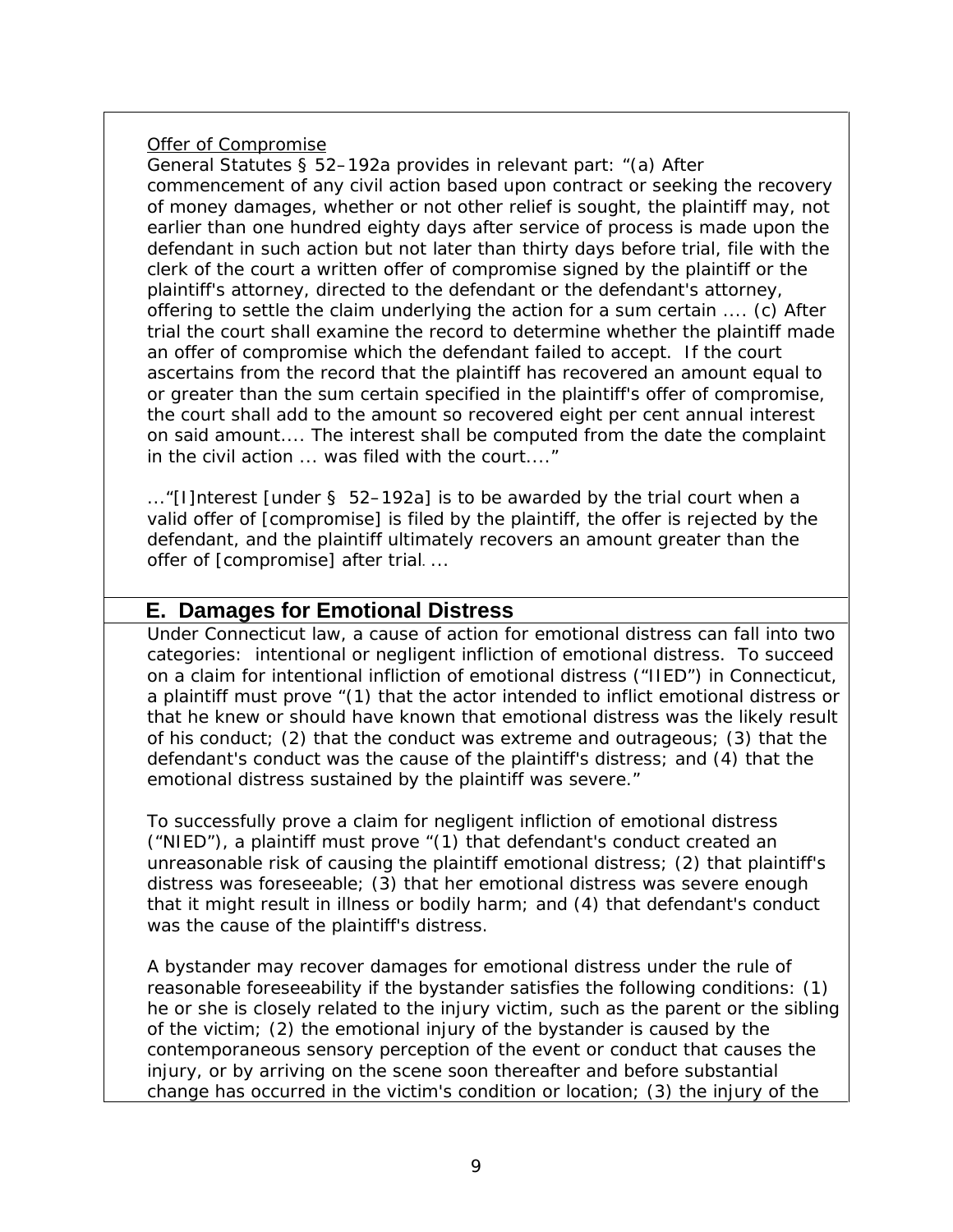victim must be substantial, resulting in his or her death or serious physical injury; and (4) the bystander's emotional injury must be serious, beyond that which would be anticipated in a disinterested witness and which is not the result of an abnormal response.

### **F. Wrongful Death and/or Survival Action Damages**

Connecticut law measures damages based on the loss to the decedent rather than the loss to the survivors. Conn. Gen. Stat. § 52-555. The elements of recoverable damages include conscious pain and suffering, loss of earning capacity, loss of life's enjoyment, medical bills and funeral expense. A spouse may also pursue a claim for loss of consortium. Conn. Gen. Stat. § 52-555.

A spouse may recover for antemortem loss of consortium in her individual capacity where common-law claim has been joined with wrongful death action brought by decedent's estate. Conn. Gen. Stat. §§ 52-555, 52-599.

The surviving spouse has no statutory or common-law right to recover for postmortem loss of consortium. Conn. Gen. Stat. §§ 52-555, 52-599.

Punitive damages could be awarded in connection with a loss of consortium claim.

#### **G. Punitive Damages**

Common law punitive damages are recoverable under Connecticut law where the tortfeasor's conduct is willful, wanton or malicious. Common law punitive damages are limited to the actual costs of litigation which generally constitute attorney's fees and taxable costs.

Otherwise, punitive damages are only recoverable if they are statutorily authorized. For example, in motor vehicle accident cases, double or treble damages may be awarded by the trier of fact where the tortfeasor has deliberately or with reckless disregard violated certain enumerated motor vehicle laws and such violation was a substantial factor in causing the plaintiff's injury or damage. Conn. Gen. Stat. § 14-295. For causes of action accruing on or after October 1, 2003, the owner of a rental or lease motor vehicle shall not be responsible for such damages unless the damages arose from such owner's operation of the motor vehicle. Conn. Gen. Stat. § 14-154a.

In product liability cases, the court may award punitive damages not to exceed an amount equal to twice the compensatory damages if the trier of fact determines that the harm suffered by plaintiff was the result of the product seller's reckless disregard for the safety or product users, consumers or others who were injured by the product. Conn. Gen. Stat. § 52-240b.

### **H. Diminution in Value of Damaged Vehicle**

The general rule is that the measure of damages is the lower of either the cost to repair the vehicle or the fair market value of the vehicle at the time of the loss. Connecticut may allow recovery for the value if the repairs made to the vehicle did not substantially repair the vehicle to its former condition.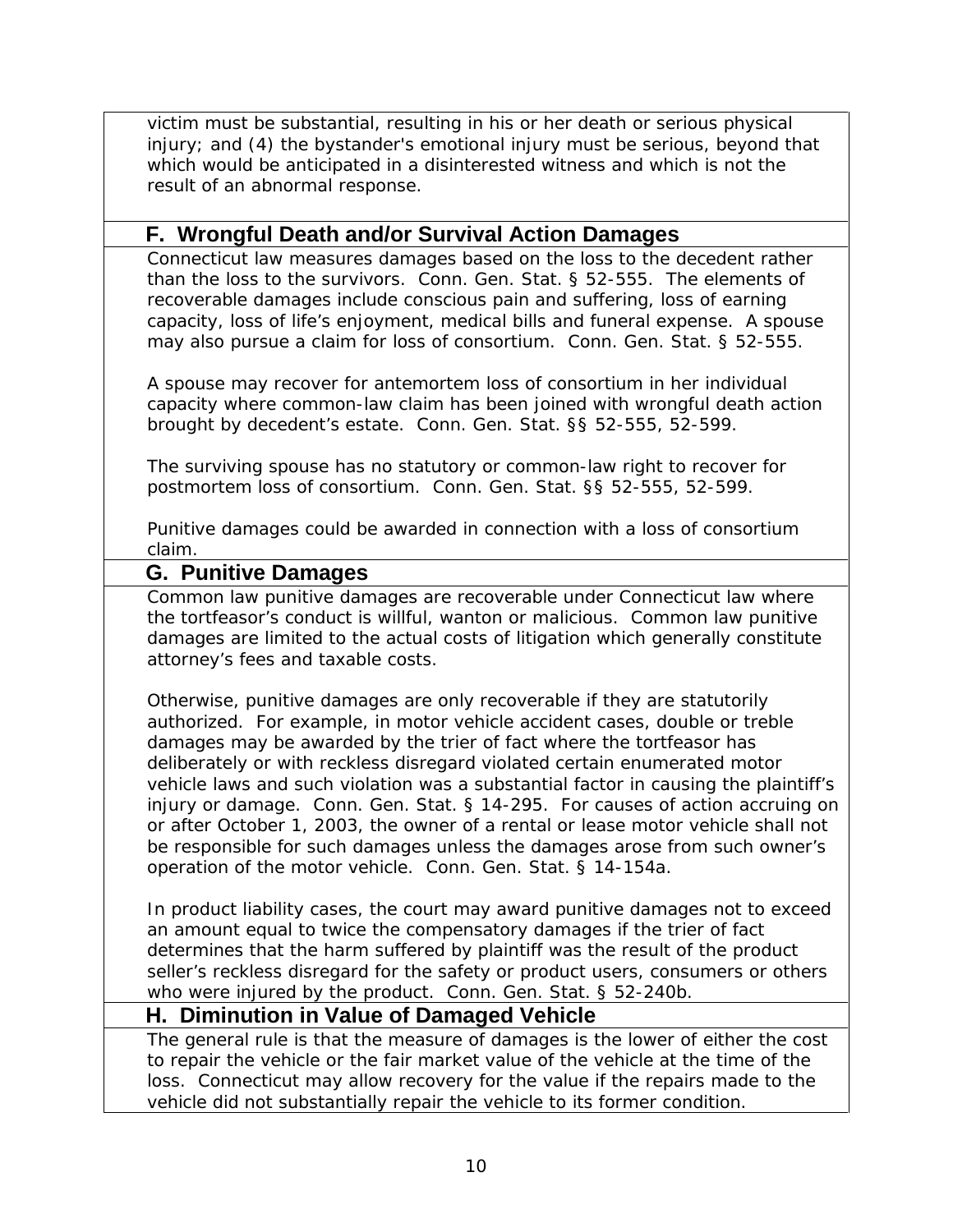| I. Loss of Use of Motor Vehicle                                                                                                                                  |  |
|------------------------------------------------------------------------------------------------------------------------------------------------------------------|--|
| Loss of use is an element of damage compensable as a separate item from the                                                                                      |  |
| cost of repair. Such loss of use is compensable regardless of whether there is                                                                                   |  |
| any proof of financial loss.                                                                                                                                     |  |
| <b>Evidentiary Issues</b>                                                                                                                                        |  |
| A. Preventability Determination                                                                                                                                  |  |
| No law on point.                                                                                                                                                 |  |
| <b>B. Traffic Citation from Accident</b>                                                                                                                         |  |
| A guilty plea to citation may be admissible in evidence. The mere fact that a                                                                                    |  |
| citation was issued is generally not admissible.                                                                                                                 |  |
| C. Failure to Wear a Seat Belt                                                                                                                                   |  |
| Evidence or testimony about a plaintiff's failure to wear a seat belt is                                                                                         |  |
| inadmissible. Conn. Gen. Stat. § 14-100a(c)(3) states failure to wear a seat                                                                                     |  |
| safety belt shall not be considered as contributory negligence nor shall such                                                                                    |  |
| failure be admissible evidence in any civil action.                                                                                                              |  |
| D. Failure of Motorcyclist to Wear a Helmet                                                                                                                      |  |
| In Connecticut, the so-called 'Helmet Law'  which required motorcycle                                                                                            |  |
| operators and passengers to wear a helmet, was repealed effective June 1,                                                                                        |  |
| 1976. Since that time, there is no duty, statutory or otherwise, for motorcycle                                                                                  |  |
| operators in Connecticut to take the safety precaution to wear a protective                                                                                      |  |
| helmet. Thus, since there is not even a duty to wear a motorcycle helmet, as                                                                                     |  |
| there is to wearing a safety belt, it cannot be said that the failure to wear a                                                                                  |  |
| motorcycle helmet amounts to negligence on the part of the rider. The same                                                                                       |  |
| rationale applies to bicycle helmets. There being no statutory duty imposed on<br>an adult ride to wear such protection, there can be no contributory negligence |  |
| for an adult rider's failure to do so.                                                                                                                           |  |
| <b>E. Evidence of Alcohol or Drug Intoxication</b>                                                                                                               |  |
| Evidence of a party's impairment related to alcohol or drug use may be                                                                                           |  |
| admissible. Introduction of this evidence may, or may not, require expert                                                                                        |  |
| testimony. Any inexperienced observer of reasonable intelligence may state an                                                                                    |  |
| opinion formed from his observations as to the condition of a person due to                                                                                      |  |
| consumption of intoxicating liquor.                                                                                                                              |  |
|                                                                                                                                                                  |  |
| Admission of expert toxicologist's testimony that, given average individual like                                                                                 |  |
| defendant, he had to have consumed eight alcoholic beverages to reach blood                                                                                      |  |
| alcohol content of .143 when tested at 1:04 a.m., was not abuse of discretion,                                                                                   |  |
| in prosecution for operating a motor vehicle while under the influence of                                                                                        |  |
| intoxicating liquor or drugs.                                                                                                                                    |  |
|                                                                                                                                                                  |  |
| Expert testimony on effect that a trace amount of methadone in one's blood                                                                                       |  |
| would have on driving impairment was required to admit evidence that victim<br>motorist had a trace amount of methadone in his system at time of fatal           |  |
| accident giving rise to prosecution for second-degree manslaughter with a                                                                                        |  |
| motor vehicle; effects of a trace amount of methadone on driving impairment                                                                                      |  |
| was not a matter of common knowledge, experience, and common sense.                                                                                              |  |
|                                                                                                                                                                  |  |
|                                                                                                                                                                  |  |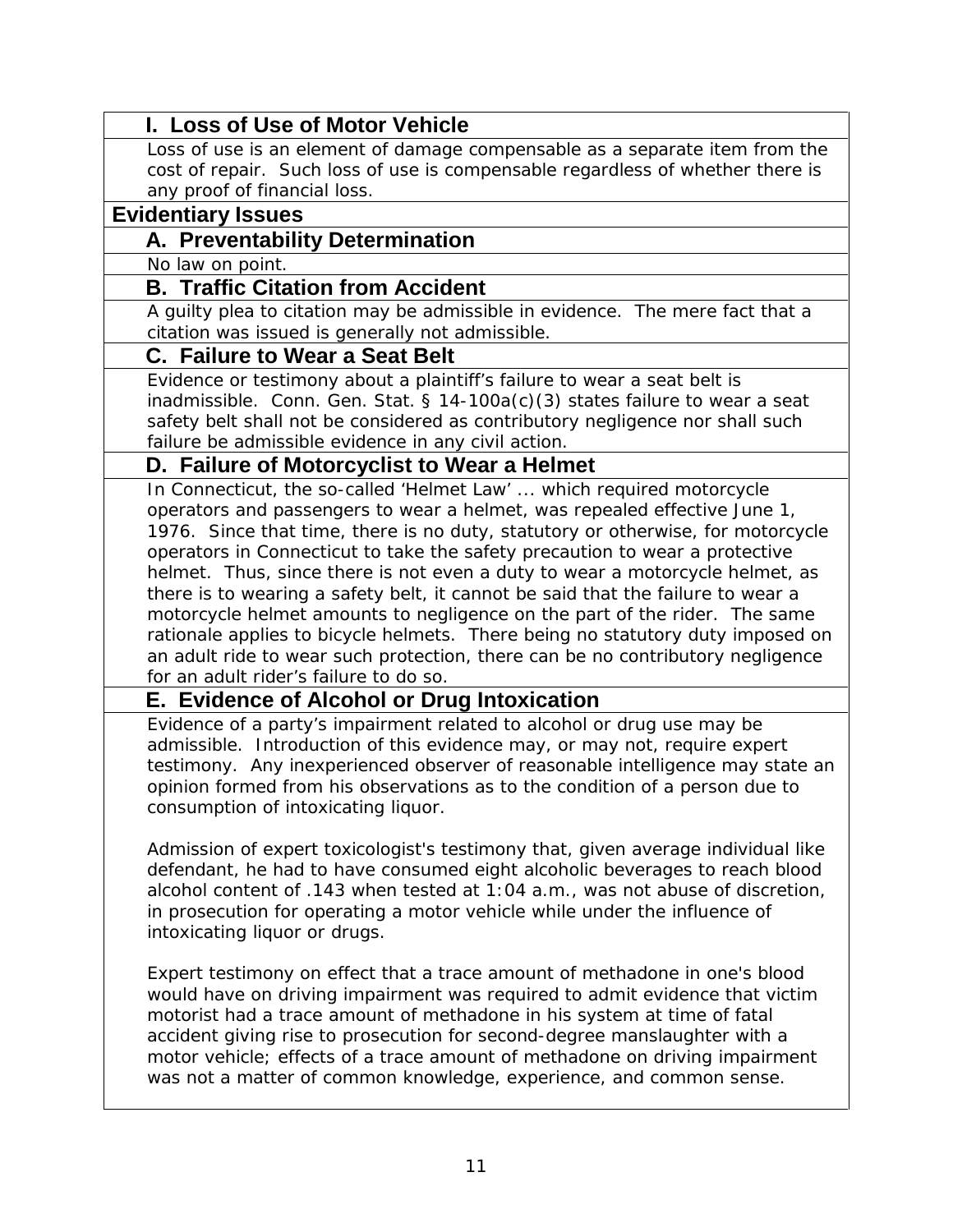Certified field sobriety test instructor's testimony that if person failed field sobriety tests, emitted scent of alcohol, admitted to no medical issues and admitted to drinking, that he believed such person would be impaired as result of alcohol consumption, did not constitute impermissible testimony on ultimate issue of defendant's guilt, in trial for operating motor vehicle while under influence of intoxicating liquor.

Arresting officer's opinion testimony regarding a defendant's intoxication was admissible as expert testimony on the ultimate issue, where the office testified to extensive training which qualified him as an expert, and the jury required expert assistance on the issue of the defendant's state of intoxication and ability to drive.

A doctor's opinion as to whether observations made by a layman of the condition of the defendant as to his sobriety, without examination by a physician or benefit of chemical tests, were reliable to ascertain whether or not the defendant was under the influence of intoxicating liquor was inadmissible as calling for an opinion on a matter which was solely for the jury to determine.

In any criminal prosecution for a violation of subsection (a) of this section, evidence that the defendant refused to submit to a blood, breath or urine test requested in accordance with § 14-227b shall be admissible provided the requirements of subsection (b) of said section have been satisfied. If a case involving a violation of subsection (a) of this section is tried to a jury, the court shall instruct the jury as to any inference that may or may not be drawn form the defendant's refusal to submit to a blood, breath or urine test. Conn. Gen. Stat. Ann. §14-227a (West).

### **F. Testimony of Investigating Police Officer**

A police report generally is admissible as a business record under General Statutes § 52-180. To qualify under this statute, the report must be based entirely upon the police officer's own observations or upon information provided by an observer with a business duty to transmit such information. For example, a report prepared by an officer in charge of an accident investigation is admissible in its entirety, despite the fact that it contains information received from other officers assisting in the investigation. Such a report is not admissible, however, if it contains information furnished by a mere bystander.

For an item contained in a police report to be admissible under statute relating to admissibility of business entries, it must be based on the entrant's own observations or on information of others whose business duty it was to transmit information to the entrant.

A police officer's conclusion about the cause of or responsibility for an injury is merely an opinion which the officer would not be permitted to give if he was on the witness stand. There is all the more reason for excluding such an opinion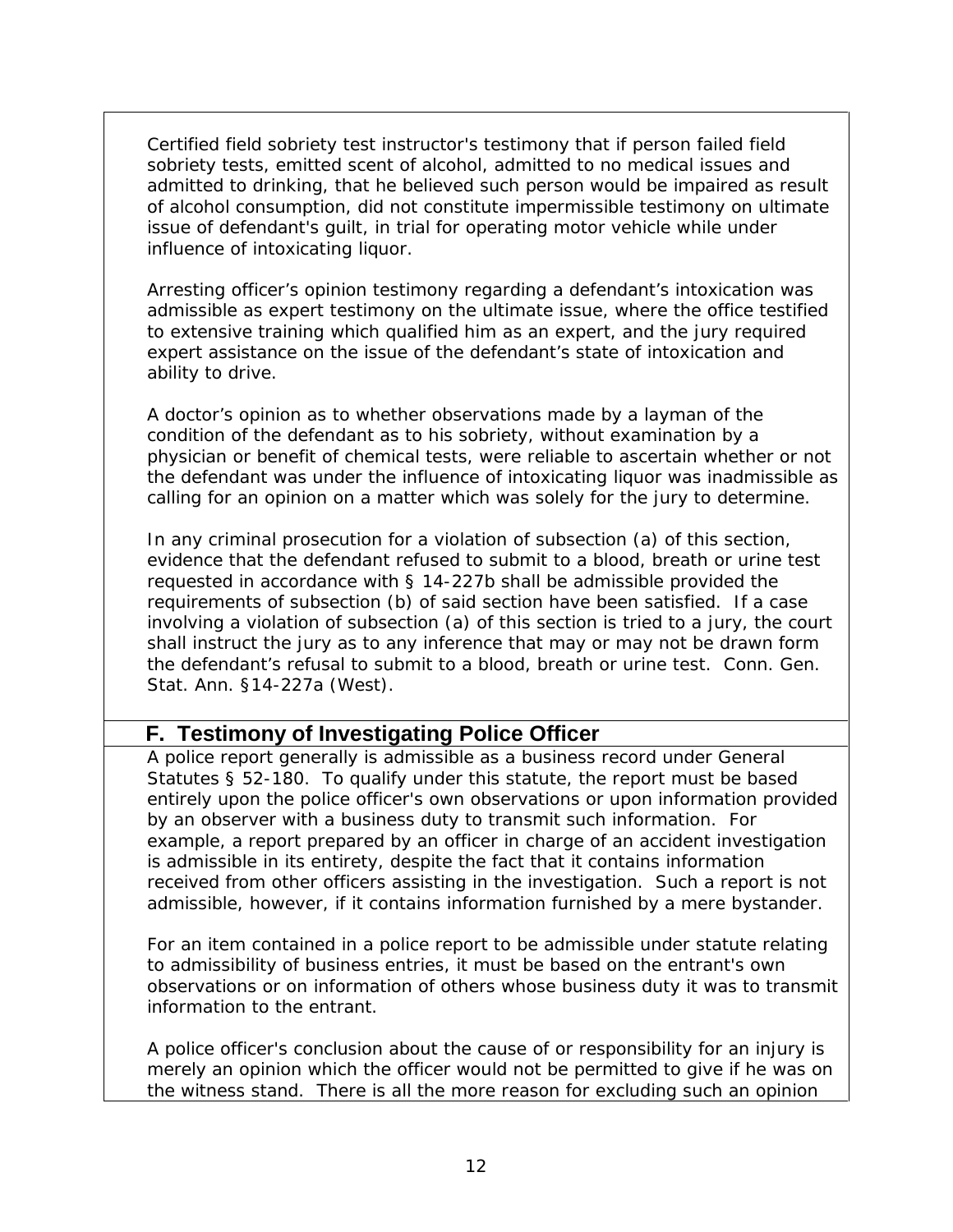when the officer is not under oath and subject to cross-examination.

Portion of police accident report containing statement that motorist had been arrested would not be admissible in civil court proceeding. Section 7–3(a) of the Connecticut Code of Evidence prohibits the consideration of witnesses' opinions both non-expert and expert, on the ultimate issue by the trier of fact. An ultimate issue is one that cannot reasonably be separated from the essence of the matter to be decided [by the trier of fact]. In that vein, a police officer's conclusions or the action he takes, by way of citation, arrest, or warning are not admissible even though contained in the police report. Those are opinions which he would not be able to make while on the witness stand. Accordingly, the portions of the police report pertaining to the investigating officer's conclusions regarding the cause of the collision and the citation for an improper lane change are inadmissible because they constitute impermissible opinions on the ultimate issue to be decided by the trier of fact.

Opinions contained in business records are admissible provided the person making the opinion would have been qualified to give such an opinion in oral testimony.

#### **G. Expert Testimony**

Connecticut follows the "Daubert" rules.

### **H. Collateral Source**

In personal injury or wrongful death actions, the plaintiff's award of economic damages (usually medical bills and lost wages) is reduced by the amount of collateral source payments made to or on behalf of the plaintiff. The amount of the reduction is offset by the amount paid by or on behalf of the claimant to secure collateral source benefits (usually insurance premiums). Conn. Gen. Stat. § 52-225a. Collateral source benefits include amounts paid pursuant to health insurance, automobile insurance medical benefits coverage, disability insurance and the like but do not include settlement payments. Conn. Gen. Stat. § 52-225b. The Connecticut Supreme Court has concluded that social security disability benefits are not a collateral source as that term is defined in §52-225b.

Sources of payments that are not treated by the courts as collateral sources under § 52-225:

Social Security Benefits ERISA payments Workers' Compensation Benefits Wage Continuation plans Example of Collateral Source Hearing: See Memorandum of decision in *Crawford v. Lugo*, 2007 WL 2390384 (Conn. Super.)

#### **I. Recorded Statements**

May be admissible as statement by party opponent, statement against interest and/or admission. In the case of a nonparty witness, it may be used to refresh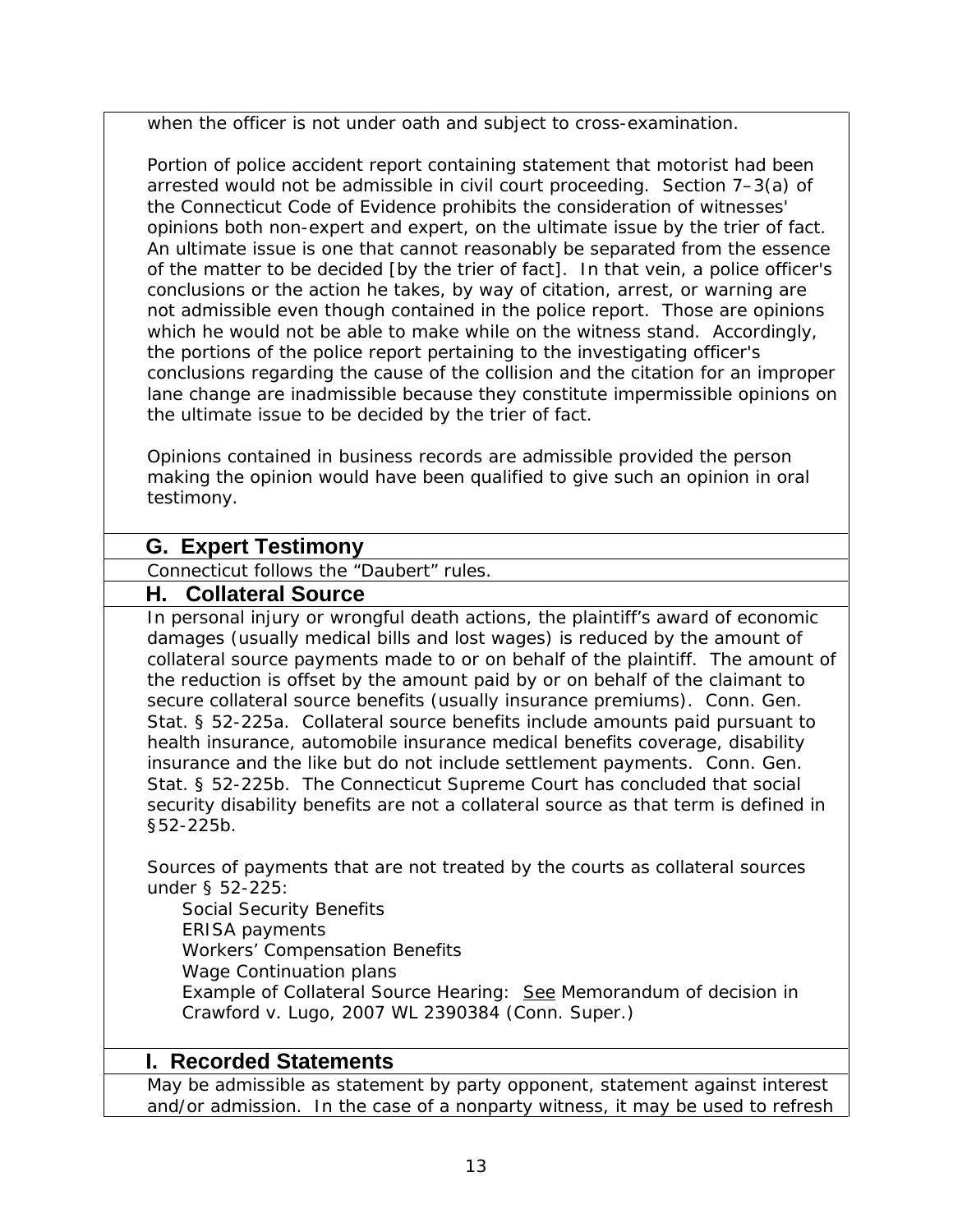| recollection, or to implead.                                                                                                                                                                                                                                                                                                                                                                                                                                                                                                                              |
|-----------------------------------------------------------------------------------------------------------------------------------------------------------------------------------------------------------------------------------------------------------------------------------------------------------------------------------------------------------------------------------------------------------------------------------------------------------------------------------------------------------------------------------------------------------|
| <b>J. Prior Convictions</b>                                                                                                                                                                                                                                                                                                                                                                                                                                                                                                                               |
| Sec. 6-7. Evidence of Conviction of Crime<br>(a) General rule. For the purpose of impeaching the credibility of a witness,<br>evidence that a witness has been convicted of a crime is admissible if the crime<br>was punishable by imprisonment for more than one year. In determining<br>whether to admit evidence of a conviction, the court shall consider:<br>(1) the extent of the prejudice likely to arise,<br>(2) the significance of the particular crime in<br>indicating untruthfulness, and<br>(3) the remoteness in time of the conviction. |
| (b) Methods of proof. Evidence that a witness<br>has been convicted of a crime may be introduced<br>by the following methods:<br>(1) examination of the witness as to the conviction, or<br>(2) introduction of a certified copy of the record of conviction into evidence,<br>after the witness has been identified as the person named in the record.                                                                                                                                                                                                   |
| (c) Matters subject to proof. If, for purposes of impeaching the credibility of a<br>witness, evidence is introduced that the witness has been convicted of a crime,<br>the court shall limit the evidence to the name of the crime and when and where<br>the conviction was rendered, except that (1) the court may exclude evidence of<br>the name of the crime and (2) if the witness denies the conviction, the court<br>may permit evidence of the punishment imposed.                                                                               |
| (d) Pendency of appeal. The pendency of an appeal from a conviction does not<br>render evidence of a conviction inadmissible. Evidence of the pendency of an<br>appeal is admissible.                                                                                                                                                                                                                                                                                                                                                                     |
| Conviction of crime, whether or not crime is felony, is admissible under statute<br>providing that no person shall be disqualified as witness in any action by reason<br>of his conviction of crime, only if maximum permissible penalty for crime be<br>imprisonment for more than one year, and presence or absence of moral<br>turpitude is not a consideration in admissibility of proof of conviction under<br>statute.                                                                                                                              |
| Plea of guilty in criminal case would be admissible in civil action.                                                                                                                                                                                                                                                                                                                                                                                                                                                                                      |
| When determining whether to admit felony convictions that are more than ten<br>years old, to impeach credibility of witness, court applies three-part test under<br>Nardini and under Code of Evidence, which includes consideration of extent of<br>prejudice likely to arise, but does not apply "substantially outweighs" test under<br>federal rules of evidence, i.e., whether probative value substantially outweighs<br>prejudicial effect.                                                                                                        |
|                                                                                                                                                                                                                                                                                                                                                                                                                                                                                                                                                           |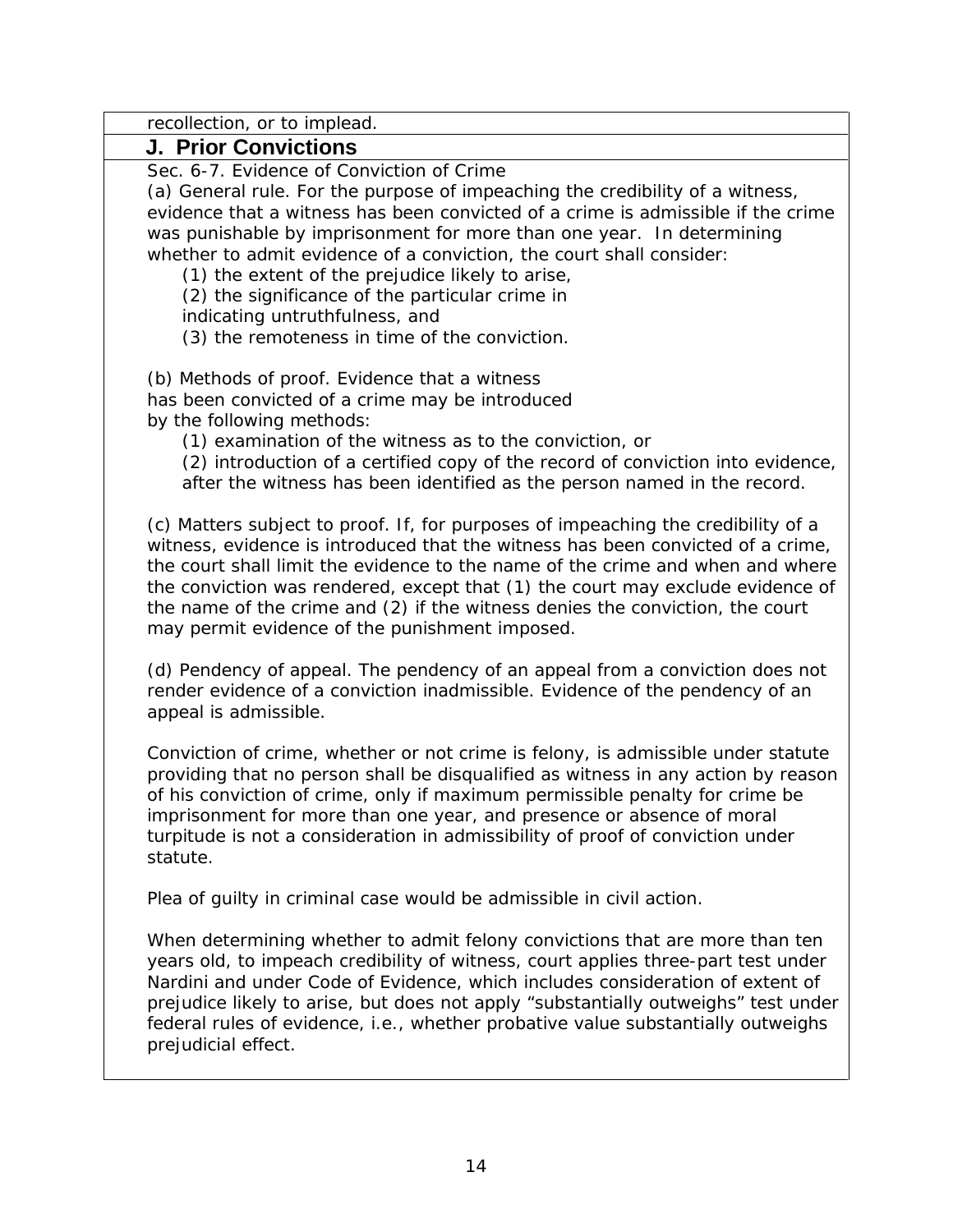| <b>K. Driving History</b>                                                                                                                                                                                                                                                                                                                                                                                                                                                                                                                                                                                                                                                                                                                                                                                                                                                                                                                                                                                                                                                                                                                                                                  |
|--------------------------------------------------------------------------------------------------------------------------------------------------------------------------------------------------------------------------------------------------------------------------------------------------------------------------------------------------------------------------------------------------------------------------------------------------------------------------------------------------------------------------------------------------------------------------------------------------------------------------------------------------------------------------------------------------------------------------------------------------------------------------------------------------------------------------------------------------------------------------------------------------------------------------------------------------------------------------------------------------------------------------------------------------------------------------------------------------------------------------------------------------------------------------------------------|
| Evidence may be admissible to support claims of: negligent driving; negligent                                                                                                                                                                                                                                                                                                                                                                                                                                                                                                                                                                                                                                                                                                                                                                                                                                                                                                                                                                                                                                                                                                              |
| retention; negligent entrustment; and impeachment.                                                                                                                                                                                                                                                                                                                                                                                                                                                                                                                                                                                                                                                                                                                                                                                                                                                                                                                                                                                                                                                                                                                                         |
| L. Fatigue                                                                                                                                                                                                                                                                                                                                                                                                                                                                                                                                                                                                                                                                                                                                                                                                                                                                                                                                                                                                                                                                                                                                                                                 |
| No expert testimony on fatigue in general was needed by the jury to determine                                                                                                                                                                                                                                                                                                                                                                                                                                                                                                                                                                                                                                                                                                                                                                                                                                                                                                                                                                                                                                                                                                              |
| a condition which is known to everyone.                                                                                                                                                                                                                                                                                                                                                                                                                                                                                                                                                                                                                                                                                                                                                                                                                                                                                                                                                                                                                                                                                                                                                    |
| <b>M. Spoliation</b>                                                                                                                                                                                                                                                                                                                                                                                                                                                                                                                                                                                                                                                                                                                                                                                                                                                                                                                                                                                                                                                                                                                                                                       |
| Our case law recognizes two types of spoliation: intentional bad faith spoliation<br>and intentional innocent spoliation. Intentional bad faith spoliation is a cause of<br>action occurring after a separate and previous failed attempt at litigating an<br>underlying cause of action. The Supreme Court held that a party may not be<br>put out of court or effectively defaulted on the issue of liability for spoliation of<br>evidence. Rather, an adverse inference may be drawn against a party who has<br>destroyed evidence only if the trier of fact is satisfied that the party who seeks<br>the adverse inference has proven the following. The spoliation must have been<br>intentional. The destroyed evidence must be relevant to the issue or matter for<br>which the party seeks the inference. The party who seeks the inference must<br>have acted with due diligence with respect to the spoliated evidence. Finally,<br>the jury, if it is the trier of fact, must be instructed that it is not required to<br>draw the inference that the destroyed evidence be unfavorable but that it may<br>do so upon being satisfied that the above conditions have been met. |
| If, as a result of the innocent destruction of evidence, whether intentionally or<br>inadvertently, the plaintiff as a matter of law could not sustain their burden of<br>proving liability, then summary judgment may be appropriate.<br>An action can be brought for the intentional spoliation of evidence. The<br>elements necessary for prima facie claim of the tort of intentional spoliation of<br>evidence are: (1) the defendant's knowledge of a pending or impending civil<br>action involving the plaintiff's; (2) the defendant's destruction of evidence; (3)<br>intent to deprive the plaintiff of his cause of action; (b) the plaintiff's inability to                                                                                                                                                                                                                                                                                                                                                                                                                                                                                                                   |
| establish a prima facie case without the spoliated evidence; and (5) damages.                                                                                                                                                                                                                                                                                                                                                                                                                                                                                                                                                                                                                                                                                                                                                                                                                                                                                                                                                                                                                                                                                                              |
| <b>Settlement</b>                                                                                                                                                                                                                                                                                                                                                                                                                                                                                                                                                                                                                                                                                                                                                                                                                                                                                                                                                                                                                                                                                                                                                                          |
| A. Offer of Judgment                                                                                                                                                                                                                                                                                                                                                                                                                                                                                                                                                                                                                                                                                                                                                                                                                                                                                                                                                                                                                                                                                                                                                                       |
| Plaintiff's Offer of Compromise<br>General Statutes § 52-192a provides in relevant part: "(a) After<br>commencement of any civil action based upon contract or seeking the recovery<br>of money damages, whether or not other relief is sought, the plaintiff may, not<br>earlier than one hundred eighty days after service of process is made upon the<br>defendant in such action but not later than thirty days before trial, file with the                                                                                                                                                                                                                                                                                                                                                                                                                                                                                                                                                                                                                                                                                                                                            |
| clerk of the court a written offer of compromise signed by the plaintiff or the<br>plaintiff's attorney, directed to the defendant or the defendant's attorney,<br>offering to settle the claim underlying the action for a sum certain  (c) After<br>trial the court shall examine the record to determine whether the plaintiff made<br>an offer of compromise which the defendant failed to accept. If the court                                                                                                                                                                                                                                                                                                                                                                                                                                                                                                                                                                                                                                                                                                                                                                        |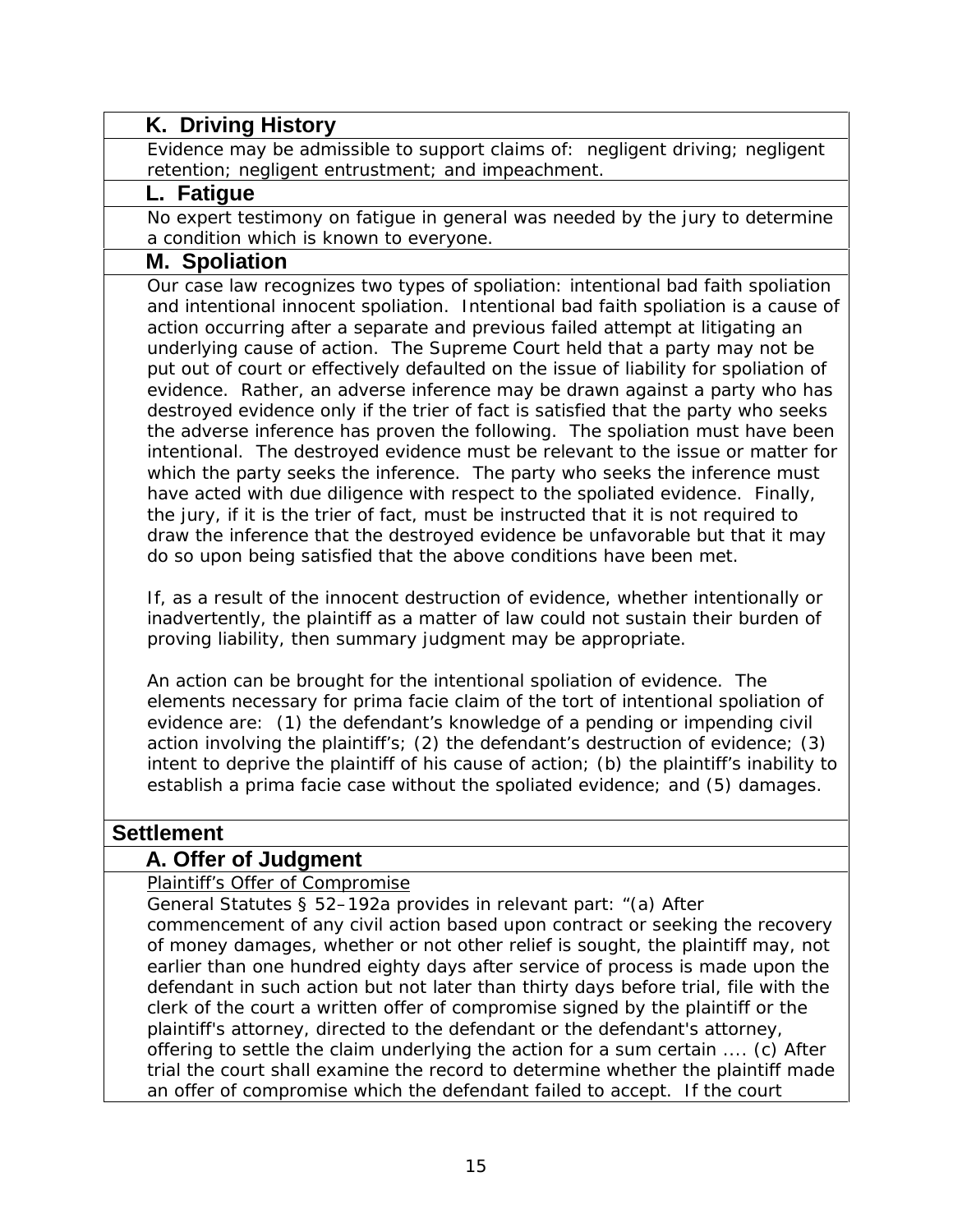ascertains from the record that the plaintiff has recovered an amount equal to or greater than the sum certain specified in the plaintiff's offer of compromise, the court shall add to the amount so recovered eight per cent annual interest on said amount.... The interest shall be computed from the date the complaint in the civil action was filed with the court.

..."[I]nterest [under § [52–192a\] is to be awarded by the trial court when a](https://a.next.westlaw.com/Document/I66b85d21ca9211e191598982704508d1/View/FullText.html?navigationPath=Search%2Fv3%2Fsearch%2Fresults%2Fnavigation%2Fi0ad7051f0000013e0f4d773be793fb3b%3FNav%3DCASE%26fragmentIdentifier%3DI66b85d21ca9211e191598982704508d1%26startIndex%3D1%26contextData%3D%2528sc.Search%2529%26transitionType%3DSearchItem&listSource=Search&listPageSource=d10f74b3bd5c93a46b30b6738bcce1bf&list=ALL&rank=2&grading=na&sessionScopeId=8b393dfc86a8f9db40769e274ba9b523&originationContext=Search%20Result&transitionType=SearchItem&contextData=%28sc.Search%29&isSnapSnippetLink=true#co_snip_53338)  valid offer [of \[compromise\] is filed by the plaintiff, the offer](https://a.next.westlaw.com/Document/I66b85d21ca9211e191598982704508d1/View/FullText.html?navigationPath=Search%2Fv3%2Fsearch%2Fresults%2Fnavigation%2Fi0ad7051f0000013e0f4d773be793fb3b%3FNav%3DCASE%26fragmentIdentifier%3DI66b85d21ca9211e191598982704508d1%26startIndex%3D1%26contextData%3D%2528sc.Search%2529%26transitionType%3DSearchItem&listSource=Search&listPageSource=d10f74b3bd5c93a46b30b6738bcce1bf&list=ALL&rank=2&grading=na&sessionScopeId=8b393dfc86a8f9db40769e274ba9b523&originationContext=Search%20Result&transitionType=SearchItem&contextData=%28sc.Search%29&isSnapSnippetLink=true#co_snip_53338) is rejected by the [defendant, and the plaintiff ultimately recovers an amount greater than the](https://a.next.westlaw.com/Document/I66b85d21ca9211e191598982704508d1/View/FullText.html?navigationPath=Search%2Fv3%2Fsearch%2Fresults%2Fnavigation%2Fi0ad7051f0000013e0f4d773be793fb3b%3FNav%3DCASE%26fragmentIdentifier%3DI66b85d21ca9211e191598982704508d1%26startIndex%3D1%26contextData%3D%2528sc.Search%2529%26transitionType%3DSearchItem&listSource=Search&listPageSource=d10f74b3bd5c93a46b30b6738bcce1bf&list=ALL&rank=2&grading=na&sessionScopeId=8b393dfc86a8f9db40769e274ba9b523&originationContext=Search%20Result&transitionType=SearchItem&contextData=%28sc.Search%29&isSnapSnippetLink=true#co_snip_53338)  offer [of \[compromise\] after trial](https://a.next.westlaw.com/Document/I66b85d21ca9211e191598982704508d1/View/FullText.html?navigationPath=Search%2Fv3%2Fsearch%2Fresults%2Fnavigation%2Fi0ad7051f0000013e0f4d773be793fb3b%3FNav%3DCASE%26fragmentIdentifier%3DI66b85d21ca9211e191598982704508d1%26startIndex%3D1%26contextData%3D%2528sc.Search%2529%26transitionType%3DSearchItem&listSource=Search&listPageSource=d10f74b3bd5c93a46b30b6738bcce1bf&list=ALL&rank=2&grading=na&sessionScopeId=8b393dfc86a8f9db40769e274ba9b523&originationContext=Search%20Result&transitionType=SearchItem&contextData=%28sc.Search%29&isSnapSnippetLink=true#co_snip_53338)....

§ 52–192a(a) finds that it provides, in relevant part: **\***after commencement of any civil action based upon contract or seeking the recovery of money damages, whether or not other relief is sought, the plaintiff may, not earlier than one hundred eighty days after service of process is made upon the defendant in such action but not later than thirty days before trial, file with the clerk of the court a written offer of compromise signed by the plaintiff or the plaintiff's attorney, directed to the defendant or the defendant's attorney, offering to settle the claim underlying the action for a sum certain.

Within thirty days after being notified of the filing of the offer of compromise and prior to the rendering of a verdict by the jury or an award by the court, the defendant or the defendant's attorney may file with the clerk of the court a written acceptance of the offer of compromise agreeing to settle the claim underlying the action for the sum certain specified in the plaintiff's offer of compromise. Upon such filing and the receipt by the plaintiff of such sum certain, the plaintiff shall file a withdrawal of the action with the clerk and the clerk shall record the withdrawal of the action against the defendant accordingly. If the offer of compromise is not accepted within thirty days and prior to the rendering of a verdict by the jury or an award by the court, the offer of compromise shall be considered rejected and not subject to acceptance unless reified. Any such offer of compromise and any acceptance of the offer of compromise shall be included by the clerk in the record of the case."

"[A]n award of interest under § 52–192a is mandatory, and the application of § 52–192a does not depend on an analysis of the underlying circumstances of the case or a determination of the facts ... The statute is admittedly punitive in nature ... It is the punitive aspect of the statute that effectuates the underlying purpose of the statute and provides the impetus to settle cases ... The purpose of § 52–192a is to encourage pretrial settlements and, consequently, to conserve judicial resources ... [T]he strong public policy favoring the pretrial resolution of disputes ... is substantially furthered by encouraging defendants to accept reasonable offers of judgment ... Section 52–192a encourages fair and reasonable compromise between litigants by penalizing a party that fails to accept a reasonable offer of settlement ... In other words, interest awarded under § 52–192a is solely related to a defendant's rejection of an advantageous offer to settle before trial and his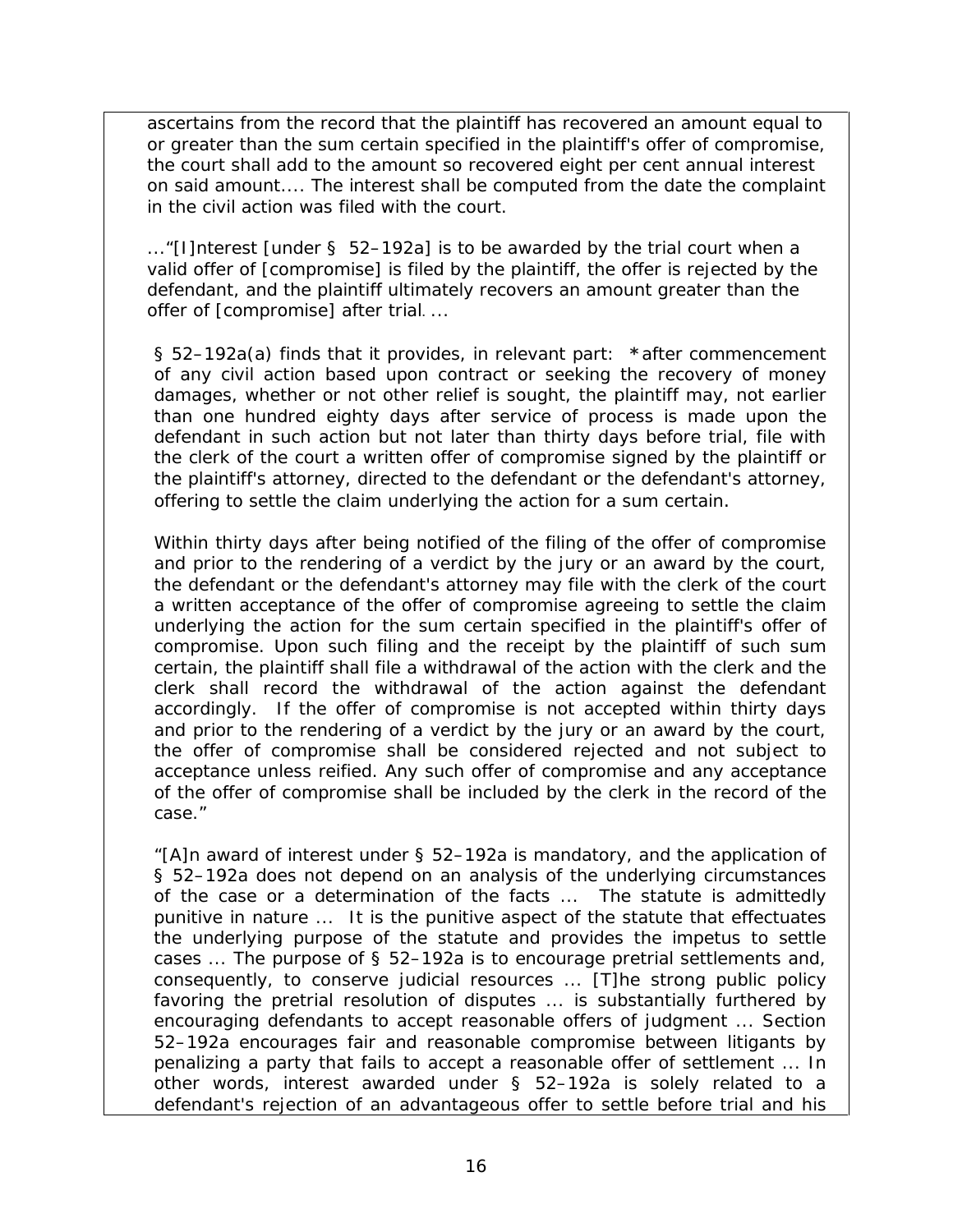subsequent waste of judicial resources.

"After trial the judicial authority shall examine the record to determine whether the plaintiff made an offer of compromise which the defendant failed to accept. If the judicial authority ascertains from the record the plaintiff has recovered an amount equal to or greater than the sum certain specified in that plaintiff's offer of compromise, the judicial authority shall add to the amount so recovered 8 percent annual interest on said amount ... The judicial authority may award reasonable attorneys fees in an amount not to exceed \$350 and shall render judgment accordingly."

#### Defendant's Offer of Compromise

Practice Book § 17-13, concerning a defendant's offer of compromise which is not accepted, pertains to the plaintiff's recovery of and payment of costs, and provides, in relevant part, "If the plaintiff does not, within the time allowed for acceptance of the offer of compromise and before any evidence is offered at the trial, file the plaintiff's notice of acceptance, the offer shall be deemed to be withdrawn and shall not be given in evidence; and the plaintiffs, unless recovering more than the sum specified in the offer, with interest from its date, shall recover no costs accruing after the plaintiff received notice of the filing of such offer, but shall pay the defendant's costs accruing after said time.

#### **B. Liens**

Pursuant to § 31–293(a), an employer may assert a lien against an employee on that employee's settlement or judgment against third-party tortfeasors up to the amount of workers' compensation benefits that the employer made to the employee, even if the employer initially intervened in the employee's case against the tortfeasors and subsequently withdrew its appearance before the parties reached a settlement.

General Statutes § 31–293(a) provides in relevant part: "Notwithstanding the provisions of this subsection, when any injury for which compensation is payable under the provisions of this chapter has been sustained under circumstances creating in a third person other than the employer a legal liability to pay damages for the injury and the injured employee has received compensation for the injury from his employer or its workers' compensation insurance carrier pursuant to the provisions of this chapter, the employer or insurance carrier shall have a lien upon any judgment received by the employee against the third party or any settlement received by the employee from the third party, provided the employer or insurance carrier shall give written notice of the lien to the third party prior to such judgment or settlement." "[T]he scope of an employer's lien is coextensive with that of an employer's 'claim,' as defined by § 31–293(a) ... and, therefore, includes a credit for unknown, future workers' compensation benefits in the amount of the net proceeds that the injured employee recovers from a third party tortfeasor."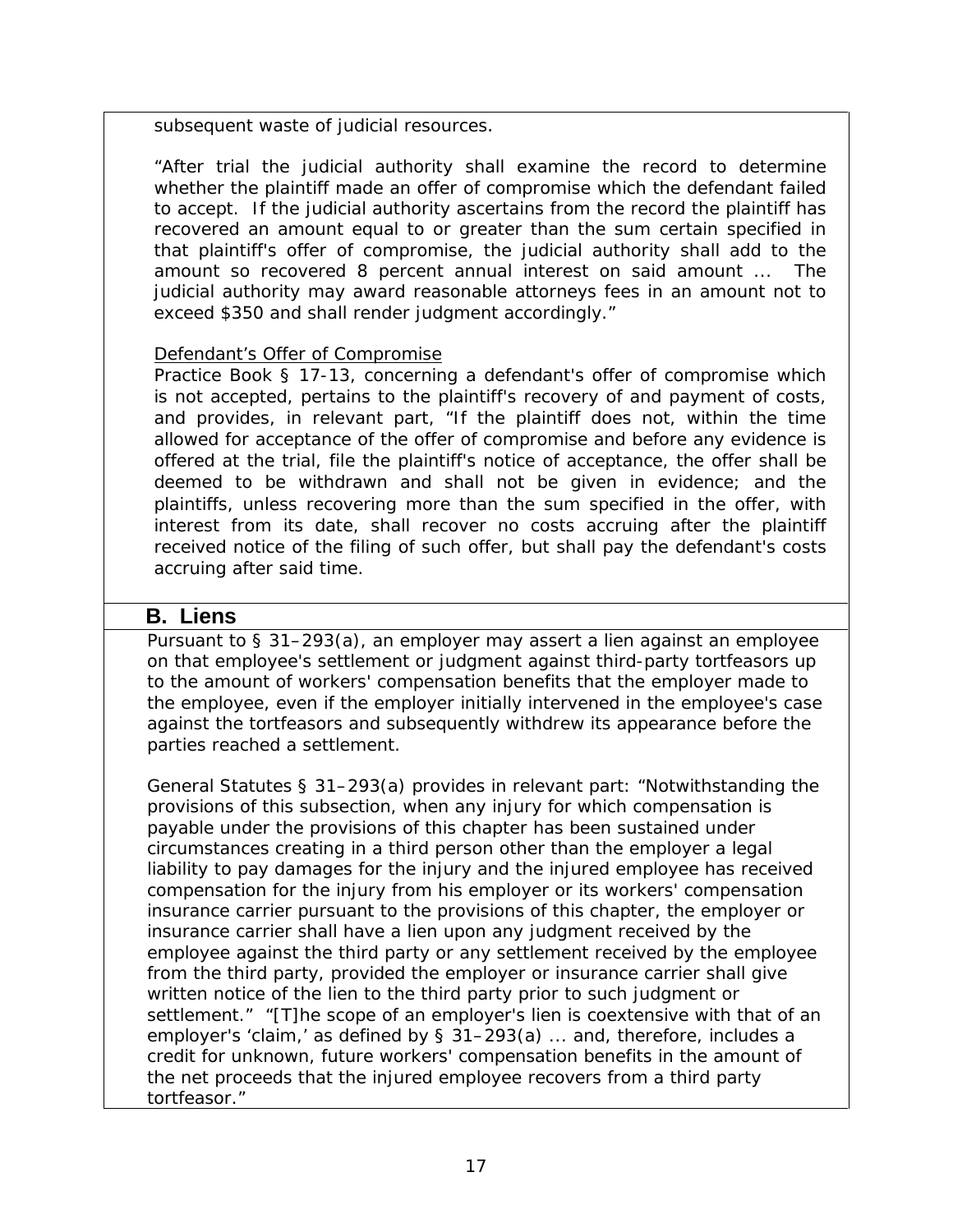#### Health Insurance Anti-Subrogation Statute

"Unless otherwise provided by law, no insurer or any other person providing collateral source benefits as defined in section 52-225b shall be entitled to recover the amount of any such benefits from the defendant or any other person or entity as a result of any claim or action for damages for personal injury or wrongful death regardless of whether such claim or action is resolved by settlement or judgment." General Statutes § 52-225c.

There is, however, an important exception to Connecticut's anti-subrogation statute: ERISA's "deemer clause," 29 U.S.C. § 1144(b)(2)(B). The clause preempts state law, and provides that employee benefit plans covered by ERISA are not "deemed to be an insurance company or other insurer, bank, trust company, or investment company or to be engaged in the business of insurance or banking for purposes of any law of any State purporting to regulate insurance companies, insurance contracts, banks, trust companies, or investment companies."

Our Supreme Court has recognized that "[t]he preemption provision of ERISA ... preempts any state law that may now or hereafter *relate* to any employee benefit plan."

#### **C. Minor Settlement**

Settlements for less than \$10,000 are exempt from Probate Court approval.

Connecticut has long recognized the common-law rule that a minor child's contracts are voidable ... Under this rule, a minor may, upon reaching majority, choose either to ratify or to avoid contractual obligations entered into during his minority ... The traditional reasoning underlying this rule is based on the well established common-law principles that the law should protect children from the detrimental consequences of their youthful and improvident acts, and that children should be able to emerge into adulthood unencumbered by financial obligations incurred during the course of their minority ... The rule is further supported by the policy of protecting children from unscrupulous individuals seeking to profit from their youth and inexperience.

General Statutes § 45a–631, titled "Limitation on receipt or use of minor's property by parent, guardian or spouse. Release" states: (a) A parent of a minor, guardian of the person of a minor or spouse of a minor shall not receive or use any property belonging to the minor in an amount exceeding ten thousand dollars in value unless appointed guardian of the estate of the minor, except that such parent, guardian or spouse may hold property as a custodian under the provisions of sections 45a–557 to 45a–560b, inclusive, without being so appointed. (b) A release given by both parents or by the parent who has legal custody of a minor or by the guardian or spouse shall, if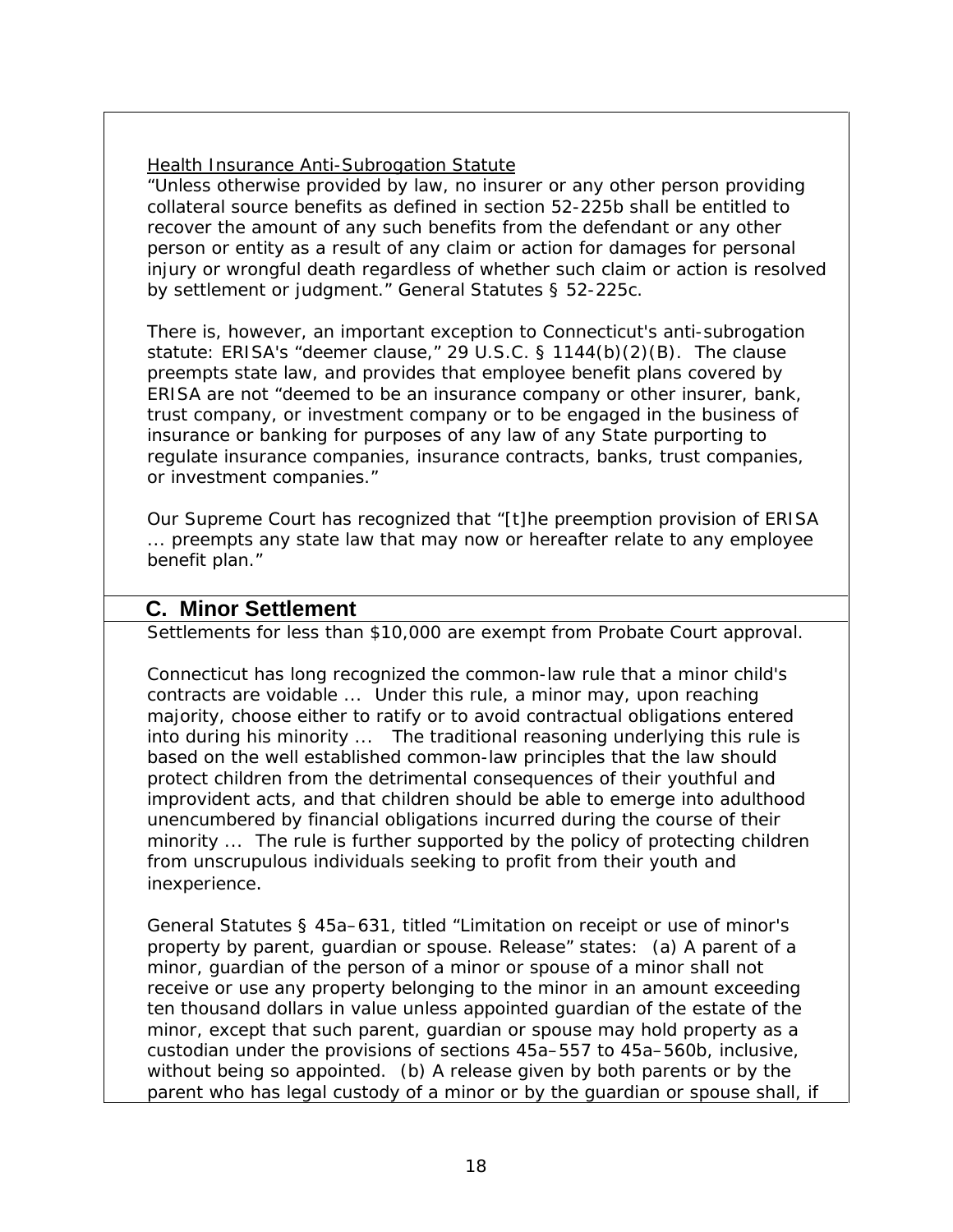the amount does not exceed ten thousand dollars in value, be valid and binding upon the minor.

In enacting § 45a–631, our legislature sought to retain the spirit of the common-law rule to protect the financial interests of minors by requiring Probate Court application and approval in cases in which the funds to be received on behalf of the minor child exceeds \$10,000. Section 45a–631 further seeks to protect minors in connection with settlement agreements made on their behalf by providing that amounts resulting from claims of minors greater than \$10,000 cannot be received or used on behalf of a minor unless application by a parent or guardian of the minor child was made and approved by the Probate Court.

### **D. Negotiating Directly with Attorneys**

Permitted.

### **E. Confidentiality Agreements**

Confidentiality agreements are permitted.

#### **F. Releases**

Pre-accident waivers and releases between a commercial entity and a consumer/private citizen are generally unenforceable.

General release that provides for the release of "any and all other persons, firms and corporations," discharges only those joint tort-feasors whom contracting parties actually intended to release.

#### **G. Voidable Releases**

See Minors, above.

#### **Transportation Law**

### **A. State DOT Regulatory Requirements**

The Commissioner of the Department of Transportation may adopt regulations which incorporate by reference the standards set forth in 49 CFR ¶390.

The Commissioner of Motor Vehicles may grant variations or exemptions from, or approve equivalent or alternate compliance with, particular provisions of 49 CFR Parts 382 to 397, inclusive, as amended, when strict compliance with such provisions would entail practical difficulty or unnecessary hardship or would be otherwise adjudged unwarranted, provided any such variation, exemption, approved equivalent or alternate compliance shall, in the opinion of the commissioner, secure the public safety.

The following parts of the Code of Federal Regulations, Title 49, are incorporated by reference thereto as regulations of the Department of Motor Vehicles:

- (1) Part 382, "Controlled Alcohol Use and Testing", as amended;
- (2) Part 383, "Commercial Driver's License Standards; Requirements and Penalties," inclusive, as amended;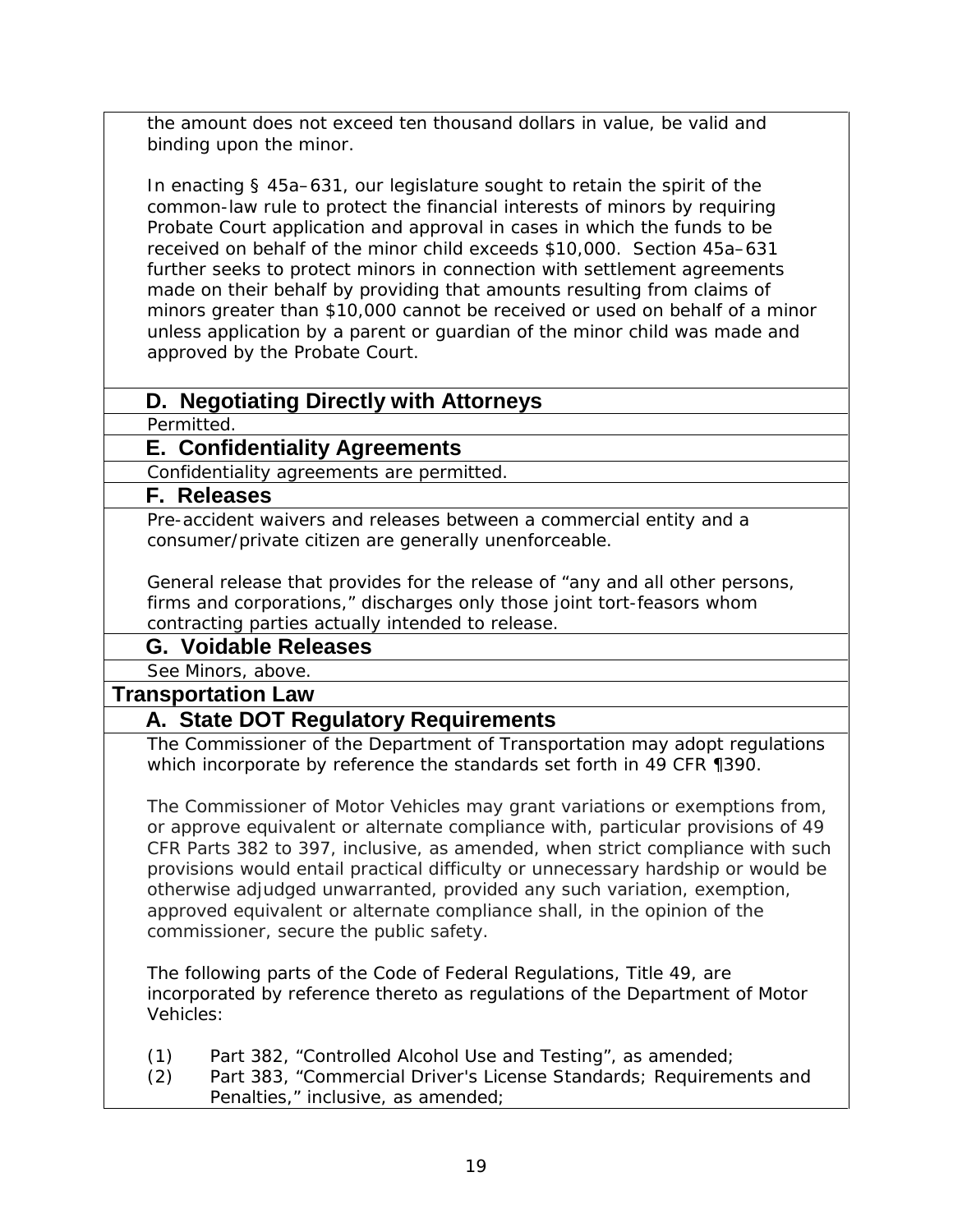| (3)                                                                            | Part 384, "State Compliance with Commercial Driver's License Program,"      |  |  |  |
|--------------------------------------------------------------------------------|-----------------------------------------------------------------------------|--|--|--|
|                                                                                | inclusive, as amended;                                                      |  |  |  |
| (4)                                                                            | Part 385, "Safety Fitness Procedures," inclusive, as amended;               |  |  |  |
| (5)                                                                            | Part 386, "Rules of Practice for Motor Carrier, Broker, Freight Forwarder,  |  |  |  |
|                                                                                | and Hazardous Materials Proceedings," inclusive, as amended;                |  |  |  |
| (6)                                                                            | Part 387, "Minimum Levels of Financial Responsibility for Motor             |  |  |  |
|                                                                                | Carriers," inclusive, as amended;                                           |  |  |  |
| (7)                                                                            | Part 388, "Cooperative Agreements with States," inclusive, as amended;      |  |  |  |
| (8)                                                                            | Part 390, "Federal Motor Carrier Safety Regulations; General," inclusive,   |  |  |  |
|                                                                                | as amended;                                                                 |  |  |  |
| (9)                                                                            | Part 391, "Qualifications of Drivers and Longer Combination Vehicle         |  |  |  |
|                                                                                | (LCV) Driver Instructors," inclusive, as amended, except as provided in     |  |  |  |
|                                                                                | subsection (b) of this section;                                             |  |  |  |
| (10)                                                                           | Part 392, "Driving of Commercial Motor Vehicles," inclusive, as             |  |  |  |
|                                                                                | amended;                                                                    |  |  |  |
| (11)                                                                           | Part 393, "Parts and Accessories Necessary for Safe Operation,"             |  |  |  |
|                                                                                | inclusive, as amended;                                                      |  |  |  |
| (12)                                                                           | Part 394, "Removed and Reserved," inclusive, as amended;                    |  |  |  |
| (13)                                                                           | Part 395, "Hours of Service of Drivers," inclusive, as amended;             |  |  |  |
| (14)                                                                           | Part 396, "Inspection, Repair and Maintenance," inclusive, as amended;      |  |  |  |
|                                                                                | and                                                                         |  |  |  |
| (15)                                                                           | Part 397, "Transportation of Hazardous Materials; Driving and Parking       |  |  |  |
|                                                                                | Rules," inclusive, as amended.                                              |  |  |  |
|                                                                                | The incorporation of the Code of Federal Regulations, Title 49,<br>(b)      |  |  |  |
|                                                                                | Part 391, Subpart E--"Physical Qualifications for Drivers," Sections        |  |  |  |
|                                                                                | 391.41 through 391.49, inclusive, does not include the exemptions that      |  |  |  |
|                                                                                | are provided by federal law for individuals who do not operate a            |  |  |  |
|                                                                                | commercial motor vehicle in interstate commerce.                            |  |  |  |
|                                                                                | Conn. Agencies Regs. § 14-163c-1                                            |  |  |  |
|                                                                                | <b>B. State Speed Limits</b>                                                |  |  |  |
| 65 m.p.h.                                                                      |                                                                             |  |  |  |
|                                                                                | <b>C. Overview of State CDL Requirements</b>                                |  |  |  |
| "Commercial driver's license" or "CDL" means a license issued by a state       |                                                                             |  |  |  |
| which has enacted into law legislation in conformity with the Commercial       |                                                                             |  |  |  |
| Motor Vehicle Safety Act of 1986, Title XII, P.L. 99-570, which has been       |                                                                             |  |  |  |
| issued to an individual in accordance with the standards specified in the Code |                                                                             |  |  |  |
|                                                                                | of Federal Regulations Title 49, Part 383, as amended, and which authorizes |  |  |  |

(11) "CDL equivalent license" means a license issued by a state which has not enacted into law legislation in conformity with the Commercial Motor Vehicle Safety Act of 1986, Title XII, P.L. 99-570, but which, in the judgment of the Commissioner of Motor Vehicles, has been issued to an individual in accordance with standards no less stringent than those specified in the Code of Federal Regulations Title 49, Part 383, as amended, with respect to the knowledge, skills and driving record necessary for the individual to safely operate a commercial vehicle combination.

such individual to operate a class of commercial motor vehicle.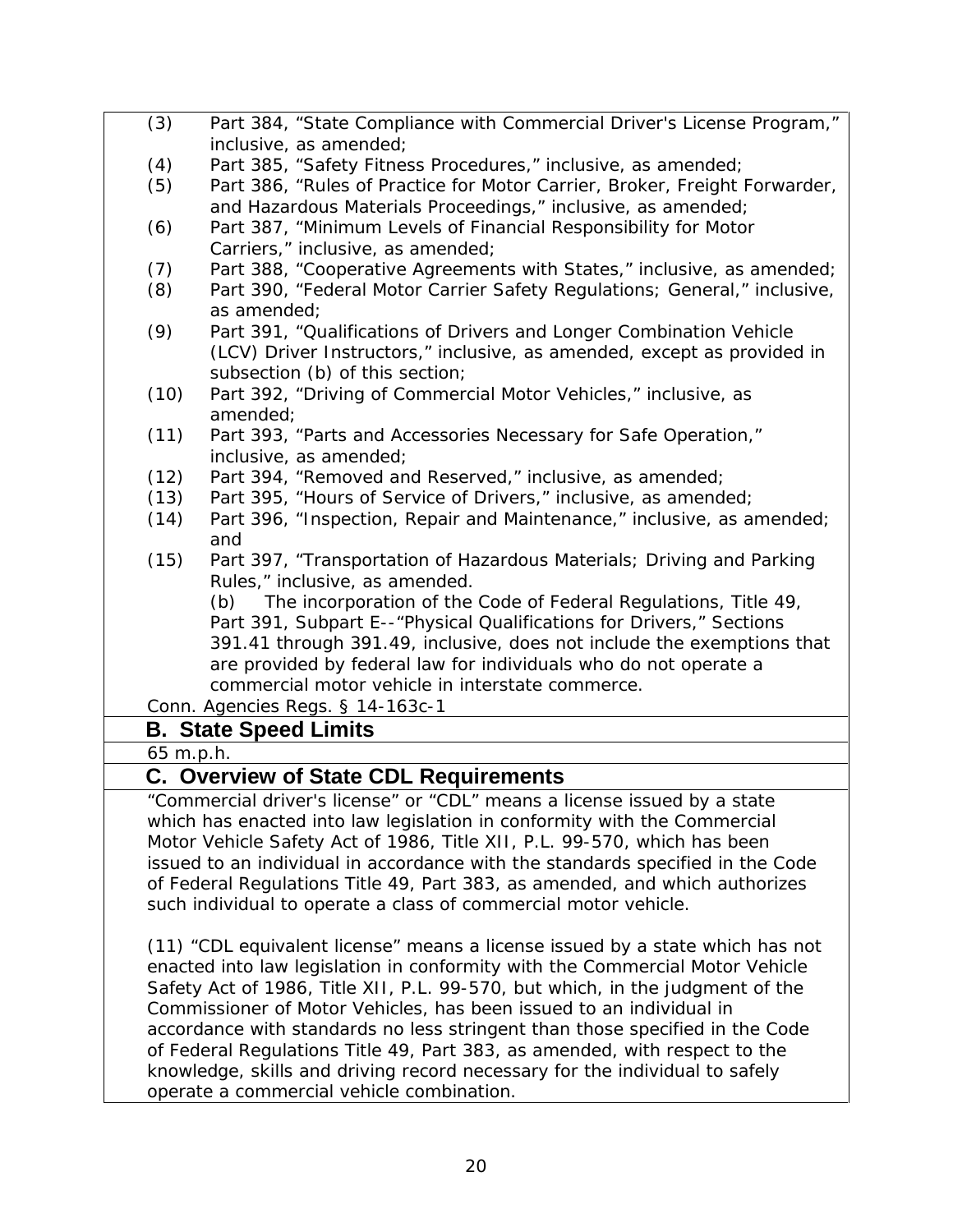(12) "Endorsement" means an authorization to the commercial driver's license required to permit the individual to operate a commercial vehicle combination pursuant to the Code of Federal Regulations Title 49, Section 383.93, as amended.

(13) "Endorsed commercial driver's license" or "endorsed CDL" means a commercial driver's license as defined in subdivision (10) of this section with an endorsement as defined in subdivision (12).

Conn. Gen. Stat. Ann. § 14-260n (West)

#### **Insurance Issues**

#### **A. State Minimum Limits of Financial Responsibility**

\$20,000 per person/\$40,000 per accident. Conn. Gen. Stat. § 14-112.

#### **B. Uninsured Motorist Coverage**

At least \$20,000 per person/\$40,000 per accident. Conn. Gen. Stat. § 38a-336.

A description of underinsured motorist conversation coverage must be provided to the insured.

Conn. Gen. Stat. Section 38a-336 requires each automobile insurer to provide UM/UIM coverage with bodily injury and death limits equal to the liability limits the insured purchased, *unless* the named insured requests in writing a lesser amount but not less than the limits specified in Conn. Gen. Stat. Section 14-112(a). Currently, Section 14-112(a) requires that an insured purchase coverage of *at least* \$20,000 (for injury or death of one person) and \$40,000 (for injury or death of more than one person in any accident).

Pursuant to Conn. Gen. Stat. Section 38a-336, any request for a lesser amount will not be effective unless the named insured signs an *Informed Consent Form* containing the following:

an explanation of uninsured and underinsured motorist insurance approved by the Commissioner;

a list of uninsured and underinsured motorist coverage options available from the insurer; and

the premium cost for each of the coverage options available from the insurer.

The Informed Consent Form is required to contain the following statement in 12-point type:

"WHEN YOU SIGN THIS FORM, YOU ARE CHOOSING A REDUCED PREMIUM, BUT YOU ARE ALSO CHOOSING NOT TO PURCHASE CERTAIN VALUABLE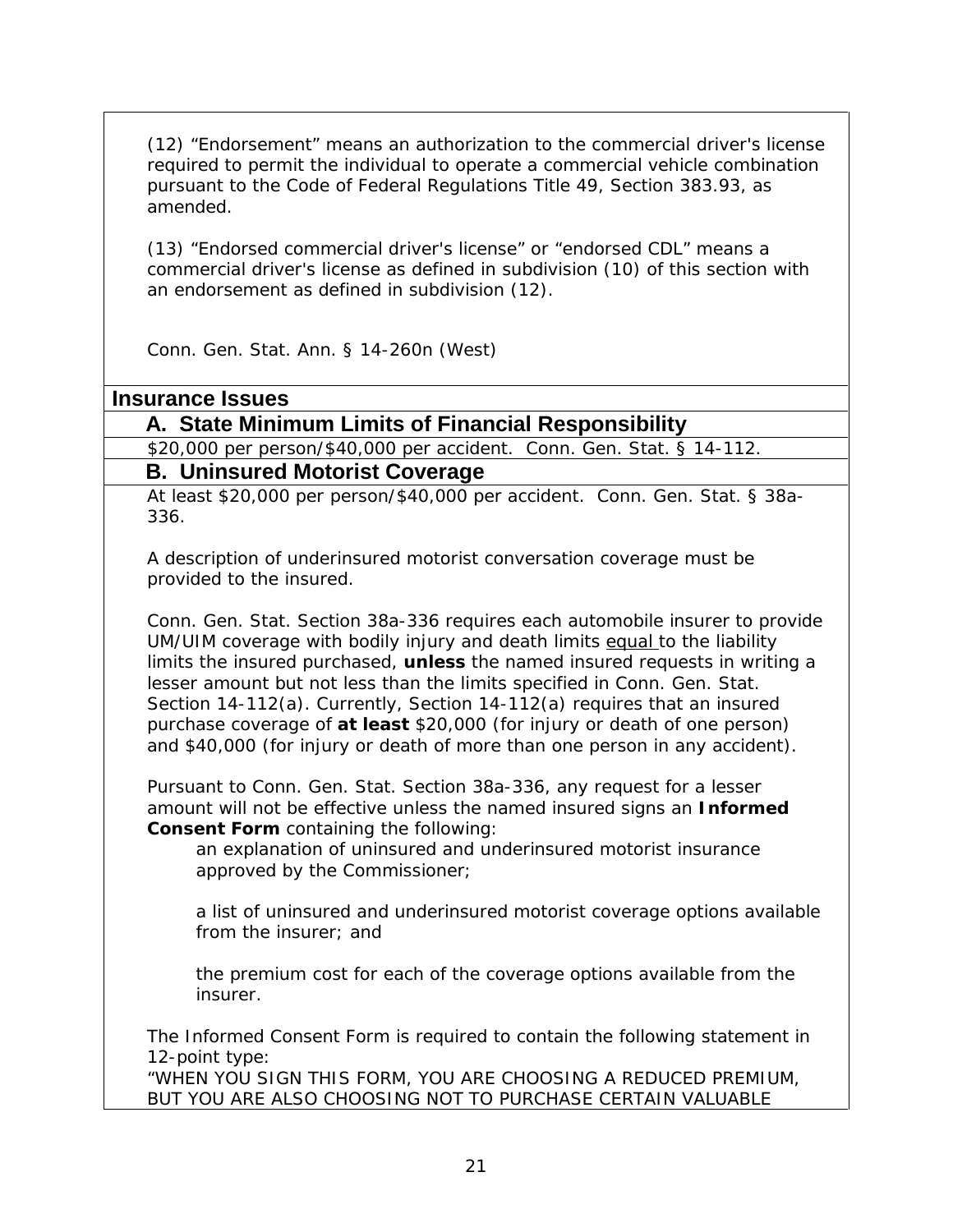COVERAGE WHICH PROTECTS YOU AND YOUR FAMILY. IF YOU ARE UNCERTAIN ABOUT HOW THIS DECISION WILL AFFECT YOU, YOU SHOULD GET ADVICE FROM YOUR INSURANCE AGENT OR ANOTHER QUALIFIED

#### **C. No Fault Insurance**

Connecticut is no longer a "no –fault" state.

### **D. Disclosure of Limits and Layers of Coverage**

Policy limits and declarations must be disclosed in response to Superior Court mandated "standard" interrogatories and requests for production.

#### **E. Unfair Claims Practices**

The Second Circuit has held that there is no private cause of action under CUIPA. A plaintiff, however, may bring a CUTPA claim based on CUIPA, also known as a "CUIPA through CUTPA claim." In order to sustain a CUIPA cause of action under CUTPA, a plaintiff must allege conduct that is proscribed by CUIPA.

Conn. Gen. Stat. Sec. 38a-815 states that "[n]o person shall engage in this state in any trade practice which is defined in section 38a-816 as… an unfair method of competition or an unfair or deceptive act or practice in the business of insurance."

Conn. Gen. Stat. Sec. 38a-816(6) specifically defines the ways in which an insurer may violate CUIPA. The statute reads as follows: "Unfair claim settlement practices. Committing or performing with such frequency as to indicate a general business practice any of the following: (A) Misrepresenting pertinent facts or insurance policy provisions relating to coverages at issue; (B) failing to acknowledge and act with reasonable promptness upon communications with respect to claims arising under insurance policies; (C) failing to adopt and implement reasonable standards for the prompt investigation of claims arising under insurance policies; (D) refusing to pay claims without conducting a reasonable investigation based upon all available information; (E) failing to affirm or deny coverage of claims within a reasonable time after proof of loss statements have been completed; (F) not attempting in good faith to effectuate prompt, fair and equitable settlements of claims in which liability has become reasonably clear; (G) compelling insureds to institute litigation to recover amounts due under an insurance policy by offering substantially less than the amounts ultimately recovered in actions brought by such insureds; (H) attempting to settle a claim for less than the amount to which a reasonable man would have believed he was entitled by reference to written or printed advertising material accompanying or made part of an application; (I) attempting to settle claims on the basis of an application which was altered without notice to, or knowledge or consent of the insured; (J) making claims payments to insureds or beneficiaries not accompanied by statements setting forth the coverage under which the payments are being made; (K) making known to insureds or claimants a policy of appealing from arbitration awards in favor of insureds or claimants for the purpose of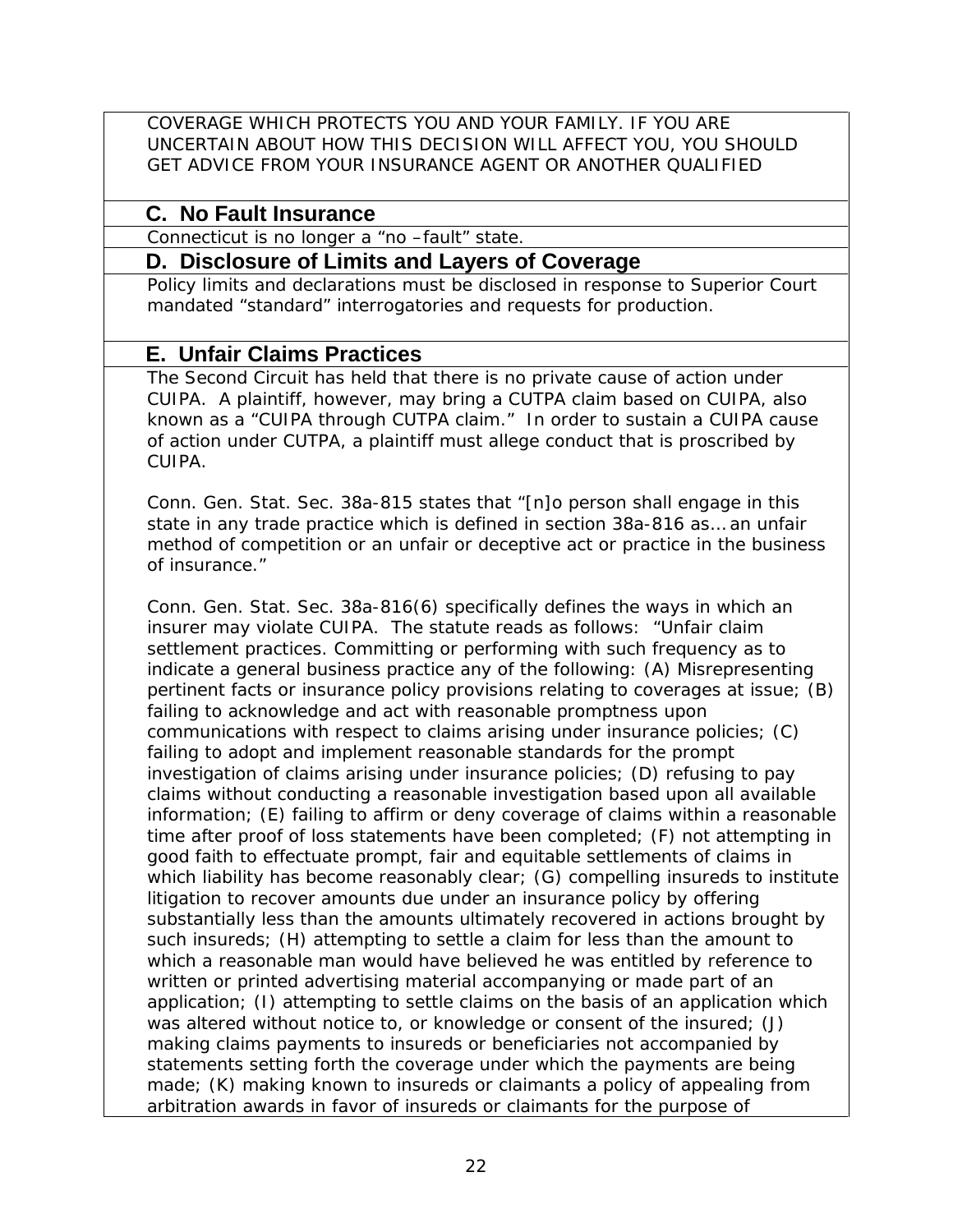compelling them to accept settlements or compromises less than the amount awarded in arbitration; (L) delaying the investigation or payment of claims by requiring an insured, claimant, or the physician of either to submit a preliminary claim report and then requiring the subsequent submission of formal proof of loss forms, both of which submissions contain substantially the same information; (M) failing to promptly settle claims, where liability has become reasonably clear, under one portion of the insurance policy coverage in order to influence settlements under other portions of the insurance policy coverage; (N) failing to promptly provide a reasonable explanation of the basis in the insurance policy in relation to the facts or applicable law for denial of a claim or for the offer of a compromise settlement; (O) using as a basis for cash settlement with a first party automobile insurance claimant an amount which is less than the amount which the insurer would pay if repairs were made unless such amount is agreed to by the insured or provided for by the insurance policy."

A claim under CUIPA predicated upon alleged unfair claim settlement practices in violation of § 38a–816(6) requires proof that the unfair settlement practices were committed or performed with such frequency as to indicate a general business practice. It is well settled that a denial of a single claim cannot form the basis of a CUTPA/CUIPA claim, even if the denial involved multiple unfair acts. A mere breach of an insurance contract, or even a breach of the covenant of good faith and fair dealing, is not sufficient to make out a CUTPA claim.

Federal Courts have addressed the question of whether an independent CUTPA claim can survive dismissal of a CUIPA through CUPTA claim based on the same underlying conduct. In order for such a CUTPA claim to survive, a plaintiff must elaborate on that conduct to show an independent violation of CUTPA.

### **F. Bad Faith Claims**

Under Connecticut law, a plaintiff pursuing a bad faith claim must show that: (1) two parties entered into a contract under which the plaintiff reasonably expected to benefit; (2) the benefit was denied or obstructed by the other party's actions; and (3) the other party's actions were taken in bad faith. The plaintiff must allege that the acts by which a defendant allegedly impeded the plaintiff's right to receive benefits that it expected to receive under the contract were undertaken in bad faith. Where a plaintiff alleges unreasonable withholding of payment on an insurance policy, in order to prove bad faith, the plaintiff must show a reckless indifference to the rights of the insured; egregious conduct is required. A mere coverage dispute, or even simple negligence on the part of the insurer, does not constitute bad faith on the insurer's part.

A finding of bad faith cannot be based on a simple breach of contract. Instead, the plaintiff must show that there is no reasonable basis to have denied the claim and that the insurer knew this to be the case. The reason for this requirement is that insurers have the right to fairly dispute a claim